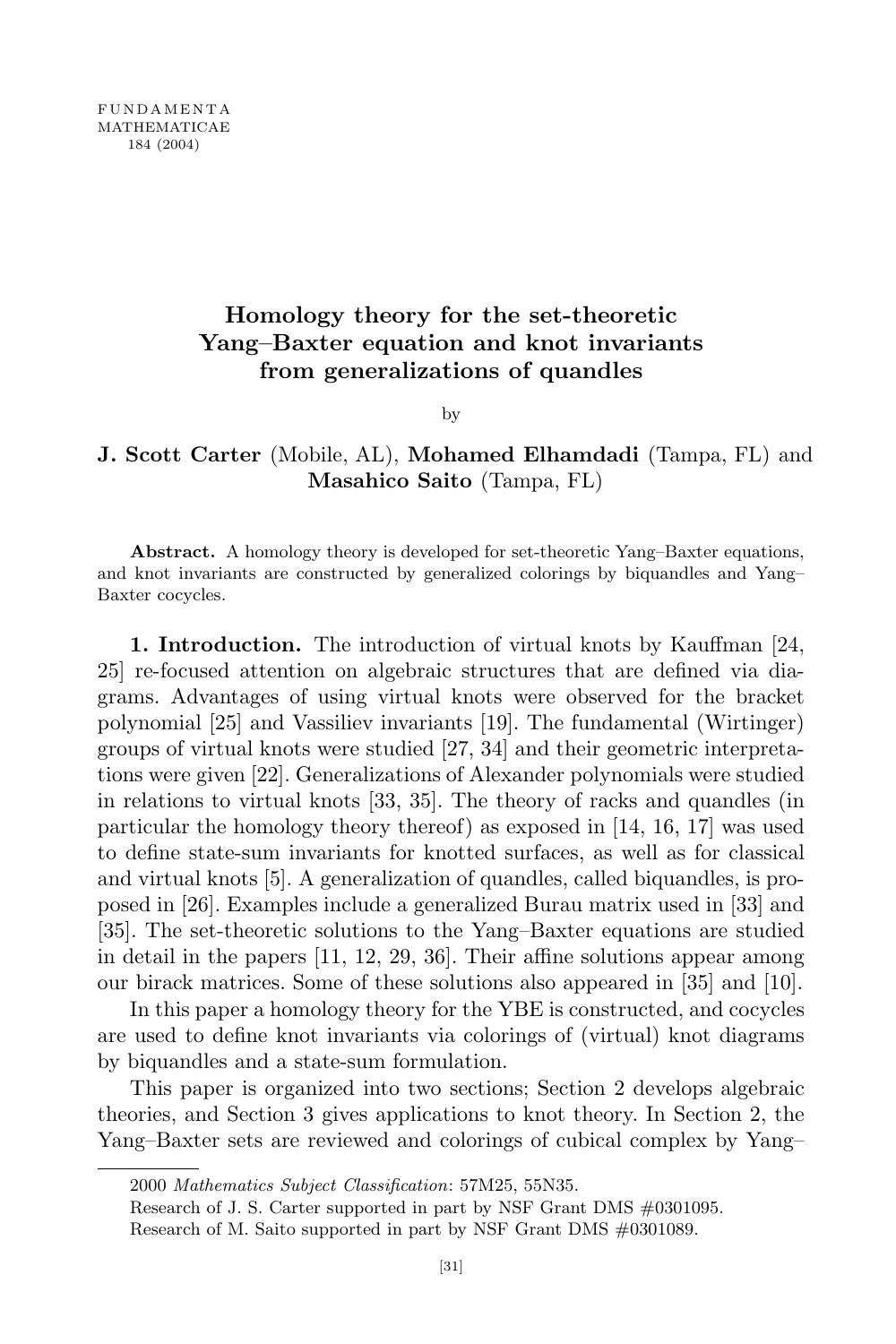Baxter sets are considered in Section 2.1, for developing homology theories for the Yang–Baxter sets in Section 2.2. Obstruction and extension cocycles are investigated in Section 2.3 along the lines of group and quandle cohomology theories [5]. In Section 3, after a review on biquandles and their colorings in Section 3.1, the cocycle invariants are defined using the Yang– Baxter cohomology theory, and computations and applications are given in Section 3.3.

## **2. Homology theory for set-theoretic Yang–Baxter equations**

**2.1.** *Yang–Baxter sets and their colorings.* Let  $R = (R_1, R_2)$  be a solution to the *set-theoretic Yang–Baxter equation* on a set *X*, that is, an invertible mapping  $R: X \times X \to X \times X$ , written componentwise as  $R(x_1, x_2)$  $(R_1(x_1, x_2), R_2(x_1, x_2))$  for  $x_1, x_2 \in X$ , satisfies the relation

$$
(R \times 1)(1 \times R)(R \times 1) = (1 \times R)(R \times 1)(1 \times R),
$$

where 1 denotes the identity map. The set *X* with a solution *R* to the Yang–Baxter equation, (*X, R*), is called a *Yang–Baxter set*. Set-theoretic Yang–Baxter equations have been studied in [11, 12, 29, 36], for example.

Example 2.1. Let *k* be a commutative ring with 1 and with units *s* and *t* such that  $(1 - s)(1 - t) = 0$ . Then  $R = \begin{bmatrix} 1 - s & s \\ t & 1 - t \end{bmatrix}$  $t_{1-1}$ <sup>1</sup> satisfies the YBE. In particular, for any commutative ring *F* with 1, let

$$
k = F[s^{\pm 1}, t^{\pm 1}]/(1 - s)(1 - t).
$$

Then the above defined *R* satisfies the conditions. More specifically,  $\mathbb{Z}_q$ becomes a YB set for integers *s* and *t*, where  $q = |(1 - s)(1 - t)|$  if *s* and *t* are units in  $\mathbb{Z}_q$ .

Another similar example is constructed from matrices. Let  $R: X \times X \rightarrow$  $X \times X$  be defined by a matrix  $R = \begin{bmatrix} E-Y & Y \\ Z & E-T \end{bmatrix}$ *Z E−Z* with invertible matrices *Y* and *Z* such that  $YZ = ZY$  and  $(E - Y)(E - Z) = 0$ . Then *R* satisfies the YBE. Specifically, for any commutative ring *k* with 1,  $Y = \begin{bmatrix} 1 & s \\ 0 & 1 \end{bmatrix}$  $\begin{bmatrix} 1 & s \\ 0 & 1 \end{bmatrix}$  and  $Z = \begin{bmatrix} 1 & t \\ 0 & 1 \end{bmatrix}$  $\begin{bmatrix} 1 & t \\ 0 & 1 \end{bmatrix}$  for any  $s, t \in k$  give a solution to the YBE. In [3] further examples of solutions to the YBE are given.

Let  $\mathcal{I}_n$  be the *n*-dimensional cube  $I^n$  regarded as a CW (cubical) complex, where  $I = [0, 1]$  and *n* is a positive integer. Denote the *k*-skeleton of  $\mathcal{I}_n$ by  $\mathcal{I}_n^{(k)}$ . Every *k*-dimensional face of  $\mathcal{I}_n$ , for any positive integer *k*, is another *k*-dimensional cube. Give the orientation for each *k*-face to be the one defined from the order of the coordinate axes. Every  $k$ -face  $\sigma$  is regarded as having this orientation fixed, and the same *k*-face with the opposite orientation is denoted by *−σ*. In particular, note that every 2-face can be written as

$$
\{\varepsilon_1\} \times \cdots \times \{\varepsilon_{i-1}\} \times I_i \times \{\varepsilon_{i+1}\} \times \cdots \times \{\varepsilon_{j-1}\} \times I_j \times \{\varepsilon_{j+1}\} \times \cdots \times \{\varepsilon_n\}
$$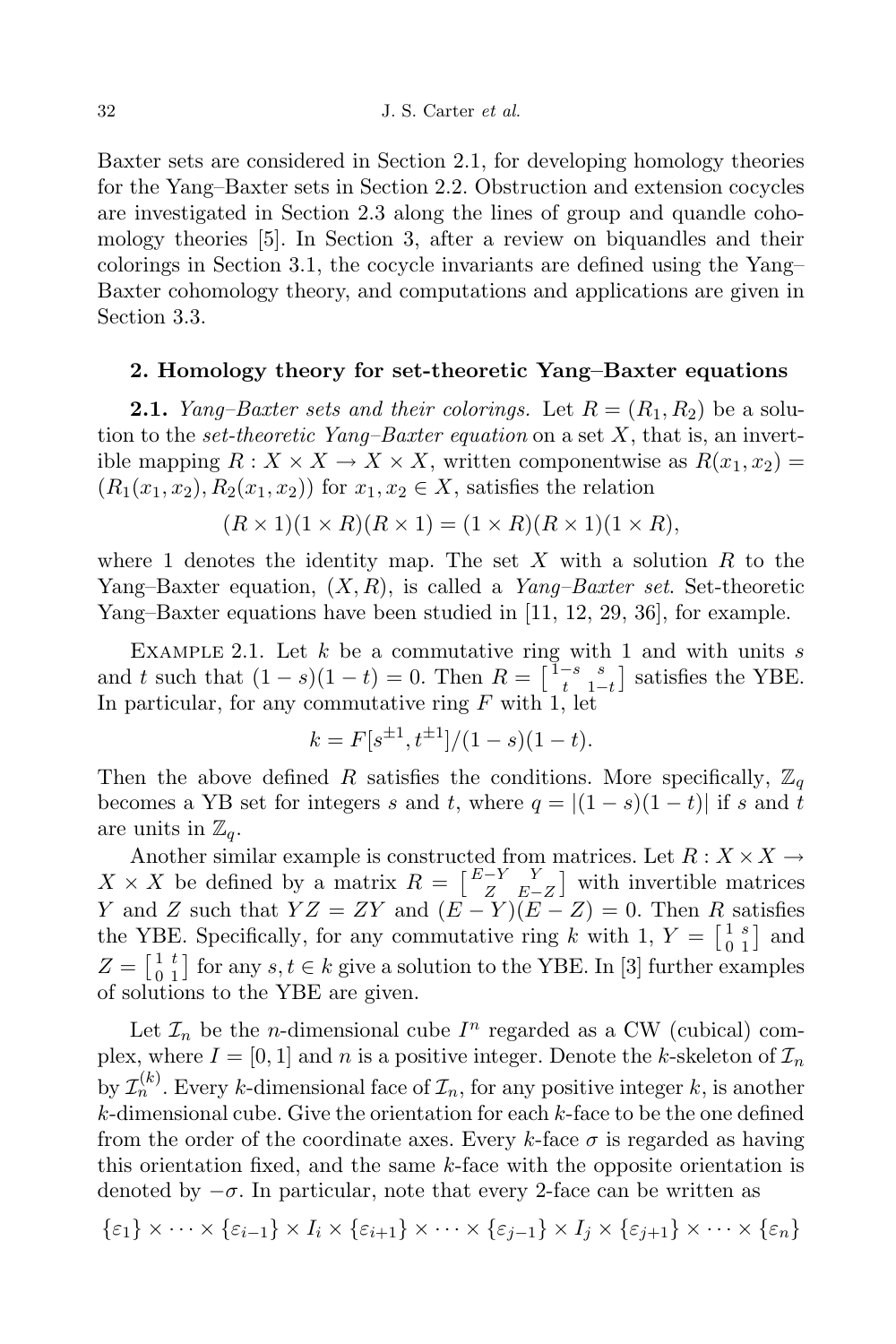for some *i* and  $j, 1 \le i < j \le n$ , where  $\varepsilon_k = 0$  or 1, and  $I_i, I_j$  denote the *i*th, *j*th factors of a copy of *I*, respectively. We abbreviate parentheses for simplicity. Similarly, when the number 0 or 1 is placed at the *i*th factor, we denote it by  $0_i$  or  $1_i$ , respectively.

DEFINITION 2.2. The (*Yang–Baxter*) *coloring* of  $\mathcal{I}_n$  by a Yang–Baxter set  $(X, R)$  is a map  $L: E(\mathcal{I}_n) \to X$ , where  $E(\mathcal{I}_n)$  denotes the set of edges  $(1-faces)$  of  $\mathcal{I}_n$ , with each edge oriented as above, such that if

$$
L(\varepsilon_1 \times \cdots \times I_i \times \cdots \times 0_j \times \cdots \times \varepsilon_n) = x,
$$
  

$$
L(\varepsilon_1 \times \cdots \times 1_i \times \cdots \times I_j \times \cdots \times \varepsilon_n) = y,
$$

then

$$
L(\varepsilon_1 \times \cdots \times 0_i \times \cdots \times I_j \times \cdots \times \varepsilon_n) = R_1(x, y),
$$
  

$$
L(\varepsilon_1 \times \cdots \times I_i \times \cdots \times 1_j \times \cdots \times \varepsilon_n) = R_2(x, y).
$$

To see how many Yang–Baxter colorings *I<sup>n</sup>* admits, we specify the *initial path* in  $\mathcal{I}_n$ , i.e., the sequence of edges of  $\mathcal{I}_n$ ,  $(e_1, \ldots, e_n)$ , where

$$
e_1 = I_1 \times 0_2 \times \cdots \times 0_n,
$$
  
\n
$$
e_2 = 1_1 \times I_2 \times 0_3 \times \cdots \times 0_n,
$$
  
\n
$$
\vdots
$$
  
\n
$$
e_n = 1_1 \times \cdots \times 1_{n-1} \times I_n.
$$

Note that the orientations of the edges  $e_i$  of the initial path are consistent in the sense that the terminal point of  $e_i$  is the initial point of  $e_{i+1}$ , for all  $i = 1, \ldots, n - 1.$ 



Fig. 1. The initial path of  $\mathcal{I}_6$ 

For a subcube

 $C = \varepsilon_1 \times \cdots \times I_{j_1} \times \cdots \times I_{j_2} \times \cdots \times I_{j_k} \times \cdots \times \varepsilon_n$ 

of dimension  $k$ , identify  $C$  with  $\mathcal{I}_k$  by the obvious map sending the  $h$ th factor of *I* in  $I^k$  to  $I_{j_h}$  in *C*. The orientations are preserved by this identification. Then the sequence of edges of  $C$  corresponding to the initial path of  $\mathcal{I}_k$  under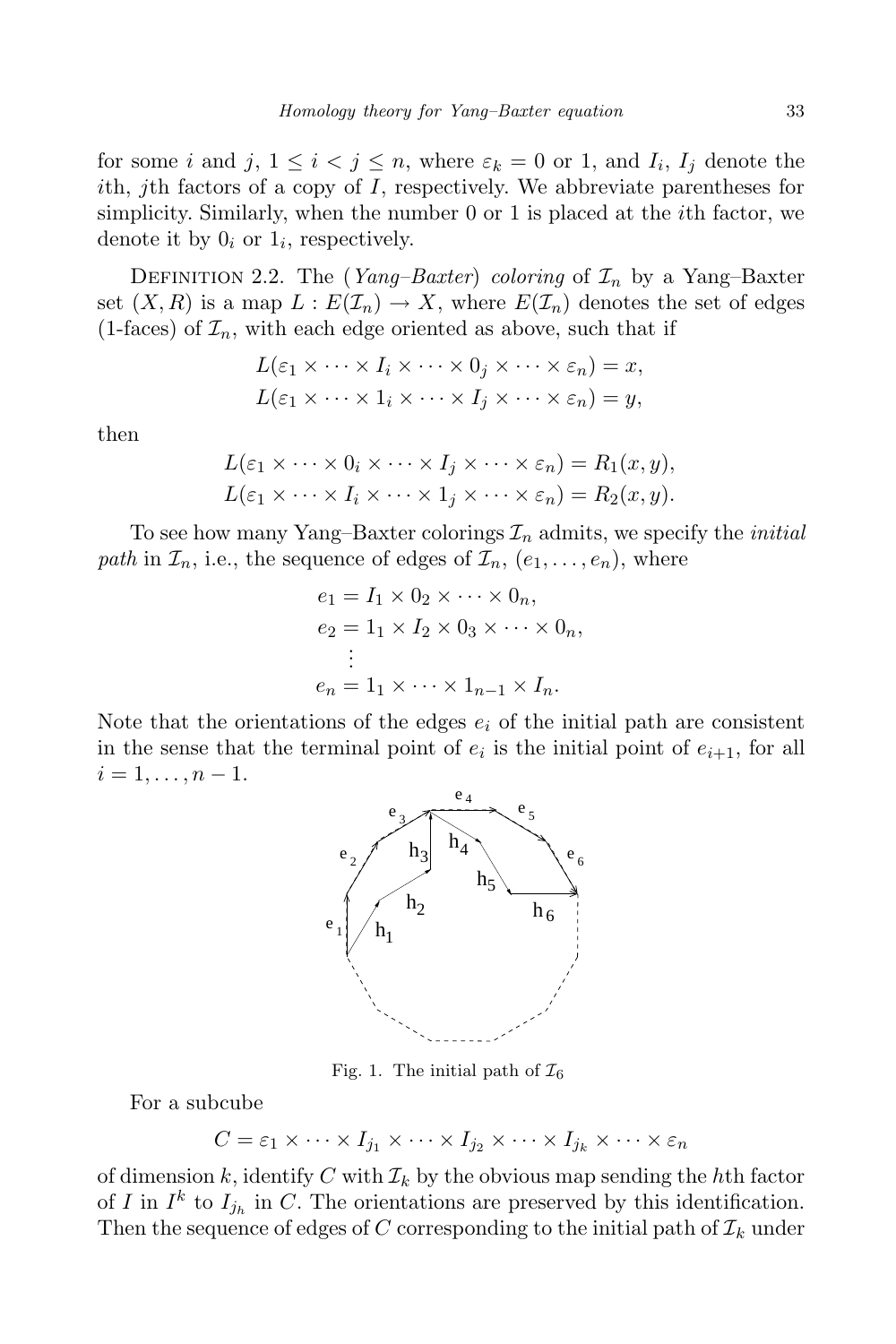this identification is called the *initial path* of C. In Fig. 1, a projection of  $\mathcal{I}_6$ is depicted, and its initial path is labeled by  $e_1, \ldots, e_6$  along the top edges.

LEMMA 2.3. Let  $(X, R)$  be a Yang–Baxter set, and  $(e_1, \ldots, e_n)$  be the initial path of  $\mathcal{I}_n$ . For any n-tuple of elements of X,  $(x_1, \ldots, x_n)$ , there exists *a unique Yang–Baxter coloring*  $L$  *of*  $\mathcal{I}_n$  *by*  $(X, R)$  *such that*  $L(e_i) = x_i$  *for*  $all \, i = 1, \ldots, n.$ 

*Proof.* A sequence  $(h_1, \ldots, h_n)$  of edges in  $\mathcal{I}_n$  is called a *complete* path in  $\mathcal{I}_n$  if the initial point (with respect to the given orientation of each edge) of  $h_1$  is  $0_1 \times \cdots \times 0_n$ , the terminal point of  $h_n$  is  $1_1 \times \cdots \times 1_n$ , and the initial point of  $h_{i+1}$  matches the terminal point of  $h_i$  for all  $1 < i < n-1$ . For example, the initial path  $(e_1, \ldots, e_n)$  is a complete path, as is the sequence of edges

$$
h_i = e_i \quad \text{for } i \neq j, j+1,
$$
  
\n
$$
h_j = (\underbrace{1, \dots, 1}_{j-1}, 0, I_{j+1}, \underbrace{0, \dots, 0}_{n-j-1}),
$$
  
\n
$$
h_{j+1} = (\underbrace{1, \dots, 1}_{j-2}, 0, I_j, \underbrace{0, \dots, 0}_{n-j}).
$$

In Fig. 1, (the projection of) another example of a complete path  $(h_1, \ldots, h_6)$ is depicted.

The complete path  $(h_1, \ldots, h_n)$  defined above is obtained from  $(e_1, \ldots, e_n)$  by *sweeping the square* 

$$
(\underbrace{1,\ldots,1}_{j-1}, I_j \times I_{j+1}, \underbrace{0,\ldots,0}_{n-j}).
$$

We describe sweeping a square in full generality as follows. Suppose that

$$
h_j = \varepsilon_1 \times \cdots \times I_\alpha \times \cdots \times 0_\beta \times \cdots \times \varepsilon_n,
$$
  
\n
$$
h_{j+1} = \varepsilon_1 \times \cdots \times 1_\alpha \times \cdots \times I_\beta \times \cdots \times \varepsilon_n,
$$
  
\n
$$
h'_j = \varepsilon_1 \times \cdots \times 0_\alpha \times \cdots \times I_\beta \times \cdots \times \varepsilon_n,
$$
  
\n
$$
h'_{j+1} = \varepsilon_1 \times \cdots \times I_\alpha \times \cdots \times 1_\beta \times \cdots \times \varepsilon_n,
$$

and  $h_i = h'_i$  for  $i \neq j, j + 1$ . Then the complete path  $(h'_1, \ldots, h'_n)$  is said to be obtained from the complete path  $(h_1, \ldots, h_n)$  by *sweeping* a *square*. Note that this is not a symmetric relation. This situation is also denoted by  $(h_1, \ldots, h_n) \Rightarrow (h'_1, \ldots, h'_n)$ . The two paths  $(h_1, \ldots, h_n)$  and  $(h'_1, \ldots, h'_n)$ bound the square

$$
(\varepsilon_1 \times \cdots \times I_\alpha \times \cdots \times I_\beta \times \cdots \times \varepsilon_n).
$$

This square is called the *square swept by* the paths. A square swept by paths looks like the square in Fig. 2, where  $(h_1, \ldots, h_n)$  goes through the top two edges and  $(h'_1, \ldots, h'_n)$  goes through the bottom two edges.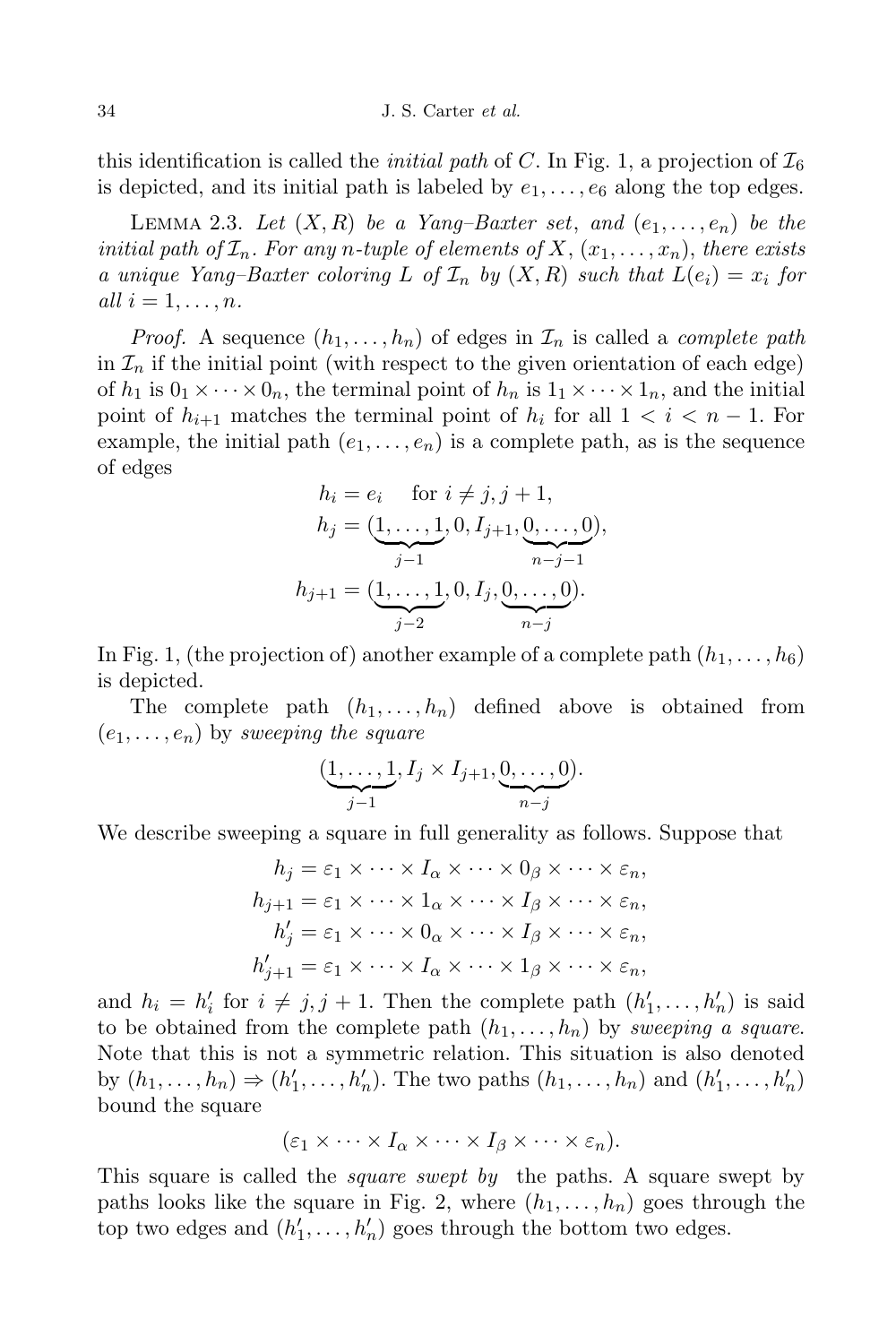If there are paths  $\mathcal{P}_k = (h_1^{(k)}$  $\binom{k}{1}, \ldots, \binom{h^{(k)}}{n}$  for  $k = 0, \ldots, m$  such that  $P =$  $\mathcal{P}_0 \Rightarrow \mathcal{P}_1 \Rightarrow \cdots \Rightarrow \mathcal{P}_m = \mathcal{P}'$ , then  $\mathcal{P}'$  is said to be obtained from  $\mathcal{P}$  by *sweeping squares* and we write  $P \implies P'$  (the double arrow in notation is longer in this case). By the definition of a Yang–Baxter coloring, if the values  $L(h_i)$  are specified for all  $i = 1, \ldots, n$ , and  $(h_i) \implies (h'_j)$ , then there exist values  $L(h'_j)$  such that the Yang–Baxter coloring condition is satisfied for each square that is swept.

We now give a bijective correspondence between the set of complete paths and the symmetric group  $\Sigma_n$ . For a given complete path  $\mathcal{P}$  =  $(h_1, \ldots, h_n)$ , define a permutation  $\sigma = \sigma(\mathcal{P}) \in \mathcal{Z}_n$  by

$$
h_j = \varepsilon_1 \times \cdots \times I_{\sigma(j)} \times \cdots \times \varepsilon_n.
$$

That is,  $\sigma$  is defined so that the *j*th segment of  $\mathcal P$  is parallel to the  $\sigma(j)$ th coordinate axis.

Conversely, given a permutation  $\sigma \in \Sigma_n$ , we construct a unique complete path  $P = P(\sigma) = (h_1(\sigma), \ldots, h_n(\sigma))$  such that  $\sigma(P) = \sigma$  as follows:

$$
h_1(\sigma) = (0, \dots, I_{\sigma(1)}, \dots, 0),
$$
  
\n
$$
h_2(\sigma) = (0, \dots, \underbrace{1}_{\sigma(1)}, \dots, I_{\sigma(2)}, \dots, 0),
$$
  
\n
$$
\vdots
$$
  
\n
$$
h_k(\sigma) = (\varepsilon_1(\sigma(k)), \dots, I_{\sigma(k)}, \dots, \varepsilon_n(\sigma(k))).
$$

The values of  $\varepsilon_i(\sigma(k))$  are either 0 or 1. The value 1 is achieved in the  $\sigma(1)$ through  $\sigma(k-1)$  coordinates. The remaining values are 0. This completes the construction of a bijection.

Now we show that any complete path  $P$  can be obtained from the initial path  $\mathcal{P}_0 = (e_1, \ldots, e_n)$  by sweeping squares, i.e.  $\mathcal{P}_0 \implies \mathcal{P}$ . We prove this inductively by considering the permutations  $\sigma(\mathcal{P})$  associated to the paths. First we introduce some notation on permutations. Write the permutation  $\begin{pmatrix} 1 & 2 & \dots & n-1 \\ i_1 & i_2 & \dots & i_{n-1} \end{pmatrix} \in \Sigma_{n-1}$  as  $(i_1, i_2, \dots, i_{n-1})$ . For two permutations  $\sigma_1, \sigma_2 \in \Sigma_n$ , write  $\sigma_1 \Rightarrow \sigma_2$  if there is a transposition  $(i, j)$  such that  $\sigma_2 = (i, j)\sigma_1$ . For example, elements of  $\Sigma_3$  have the following relations:

$$
(123) \Rightarrow (132) \Rightarrow (312)
$$
  
\n
$$
\downarrow \qquad \downarrow \qquad \downarrow
$$
  
\n
$$
(213) \Rightarrow (231) \Rightarrow (321)
$$

By definition, if  $\mathcal{P}_1 \Rightarrow \mathcal{P}_2$  for two complete paths, then  $\sigma(\mathcal{P}_1) \Rightarrow \sigma(\mathcal{P}_2)$ . Conversely, if  $\sigma_1 \Rightarrow \sigma_2$ , then  $\mathcal{P}_1(\sigma_1) \Rightarrow \mathcal{P}_2(\sigma_2)$ . Indeed,  $\mathcal{P}_2(\sigma_2)$  is obtained from  $\mathcal{P}_1(\sigma_1)$  by sweeping the square of the form  $(\varepsilon_1,\ldots,I_i,\ldots,I_j,\ldots,\varepsilon_n)$ , where  $\sigma_2 = (i, j)\sigma_1$ . Note that every permutation can be obtained from the identity by a sequence of such transpositions. It follows that any complete path  $P = (h_1, \ldots, h_n)$  is obtained from the initial path  $(e_1, \ldots, e_n)$  by sweeping squares:  $(e_1, \ldots, e_n) \Longrightarrow (h_1, \ldots, h_n)$ .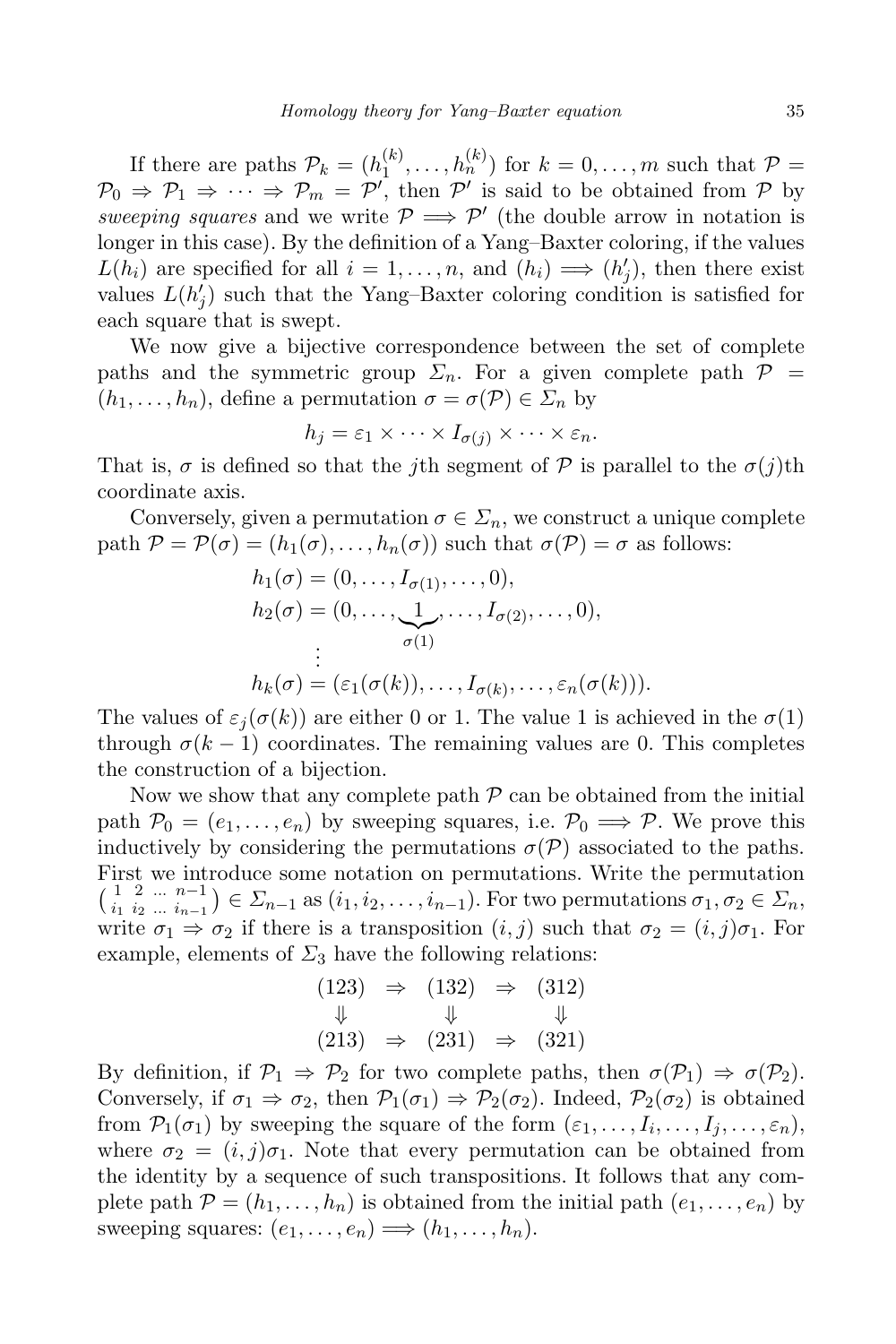Also note that each edge in the *n*-cube is an edge in some complete path. For a given edge  $(\varepsilon_1, \ldots, I_i, \ldots, \varepsilon_n)$  consider those values of *k* for which  $\varepsilon_k = 1$ . Then connect the given edge back to  $(0, 0, \ldots, 0)$  by a sequence of edges parallel to  $I_k$ . Connect the given edge forward to  $(1, 1, \ldots, 1)$  by intervals in the remaining coordinates. Since every edge is an edge on some complete path, and since every complete path can be obtained from the initial path by sweeping squares, we have a Yang–Baxter coloring on each edge.

To prove uniqueness, we use projections of knot diagrams, and we need the following set-up. Consider the path  $(f_1, \ldots, f_n)$ , where

$$
f_1 = 0_1 \times \cdots \times 0_{n-1} \times I_n,
$$
  
\n
$$
f_2 = 0_1 \times \cdots \times I_{n-1} \times 1_n,
$$
  
\n
$$
\vdots
$$
  
\n
$$
f_n = I_1 \times 1_2 \times \cdots \times 1_n,
$$

which we call the *terminal path* of  $\mathcal{I}_n$ . In Fig. 1, the bottom edges form the terminal path, and the union of the initial and terminal paths forms the boundary of the *n*-gon, which is a projection of  $\mathcal{I}_n$  into the plane. The union of squares swept by a sequence  $(e_i) \implies (f_i)$  from the initial path to the terminal path is a union of parallelograms tiling the 2*n*-gon (see Fig. 4 for such tilings for  $n = 4$ ). The union of squares swept by any path  $(e_i) \implies (h_i)$ for any given path (*hi*) is a subset of such a tiling of the whole 2*n*-gon.

Recall the knot diagrams dual to parallelograms as depicted in Fig. 2. Consider the projections of such knot diagrams. The union of squares swept by a sequence  $(e_i) \Longrightarrow (f_i)$  gives rise to a projection of dual knot diagrams that consist of generic straight lines on the plane. Hence there is a one-toone correspondence between the set of tilings of an 2*n*-gon in the plane by parallelograms, and the set of generic straight *n* lines on the plane. In this correspondence, the Yang–Baxter relation corresponds to a Reidemeister type III move, as depicted in Fig. 3. This is a rearrangement of tilings of 3 adjacent parallelograms. We call this a *Yang–Baxter rearrangement*.

It remains to be seen that for the tilings  $T_1$  and  $T_2$  corresponding to given two sequences  $S_1$ :  $(e_i) \implies (f_i)$  and  $S_2$ :  $(e_i) \implies (f_i)$  respectively, there is a sequence of Yang–Baxter rearrangements  $S_1 \stackrel{a_1}{\rightarrow} \cdots \stackrel{a_k}{\rightarrow} S_2$ .

Let  $(\ell_1, \ldots, \ell_n)$  be the set of straight lines on the plane  $\mathbb{R}^2 \times \{0\}$  corresponding to  $T_1$ , and let  $(\ell'_1, \ldots, \ell'_n)$  be those in  $\mathbb{R}^2 \times \{1\}$  corresponding to  $T_2$ . Consider the planes  $(P_1, \ldots, P_n)$  in  $\mathbb{R}^2 \times [0,1] \subset \mathbb{R}^3$  such that each plane  $P_i$  (*i* = 1, ..., *n*) is spanned by  $\ell_i$  and  $\ell'_i$ . By a small homotopy if necessary, it is assumed that  $(P_1, \ldots, P_n)$  do not have intersections among more than three planes, and that the triple points are located at distinct levels with respect to the height (the second factor of  $\mathbb{R}^2 \times [0,1]$ ) direction. Such a triple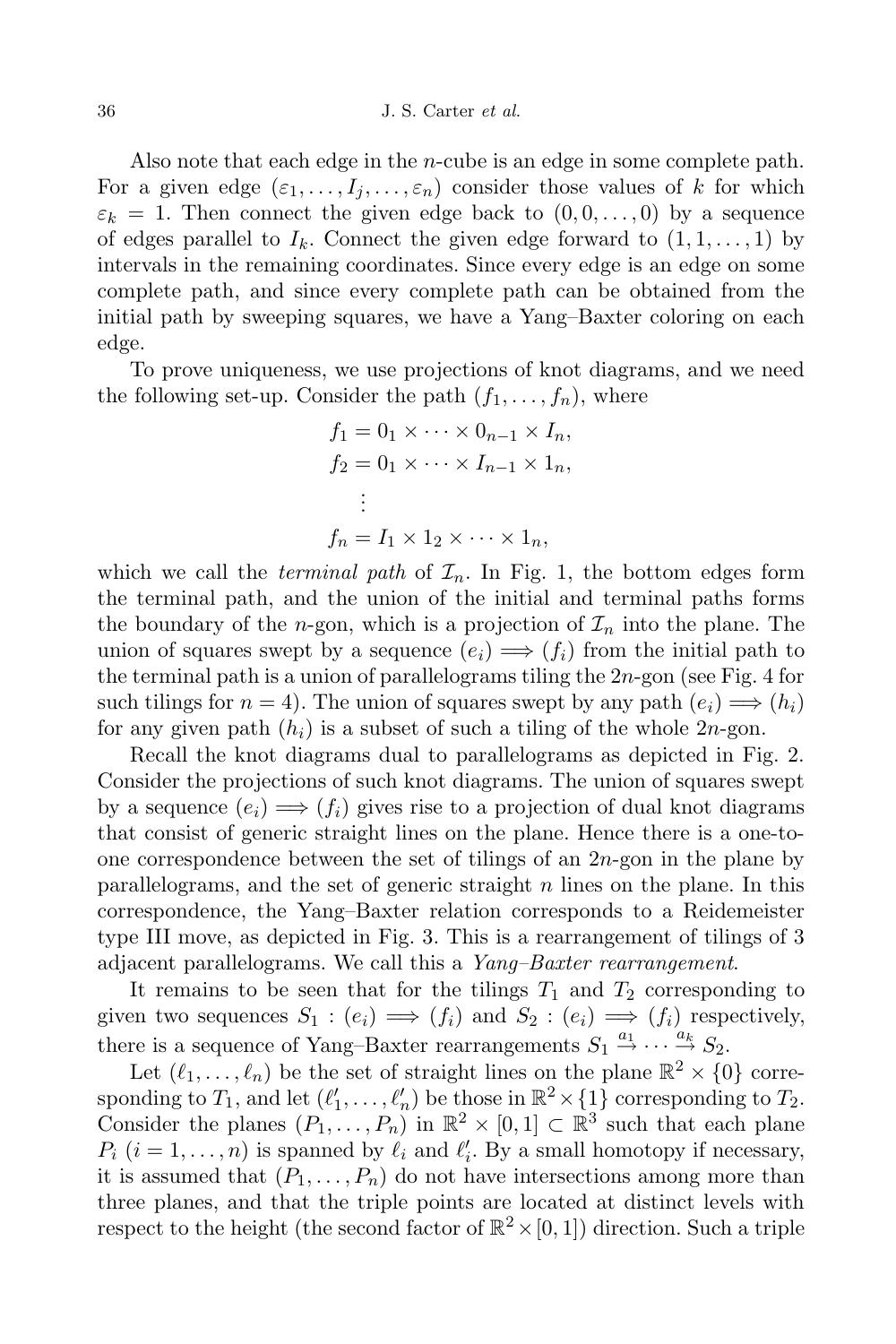point corresponds to a Reidemeister type III move, and to a Yang–Baxter rearrangement in the dual tilings.

Let  $t_0 = 0 < t_1 < \cdots < t_v = 1$  be numbers such that there is exactly one triple point between  $\mathbb{R}^2 \times \{t_j\}$  and  $\mathbb{R}^2 \times \{t_{j+1}\}$ . Then the dual tilings of  $P_i \cap \mathbb{R}^2 \times \{t_i\}$  give a sequence of Yang–Baxter rearrangements from  $(\ell_i)$ to  $(\ell'_i)$ , as desired.

**2.2.** *Yang–Baxter homology theory.* Let (*X, R*) be a Yang–Baxter set. Let  $C_n^{\text{YB}}(X)$  be the free abelian group generated by *n*-tuples  $(x_1, \ldots, x_n)$  of elements of *X*.

Consider a Yang–Baxter coloring *L* of  $\mathcal{I}_n$  with  $L(e_i) = x_i$  for all  $i =$  $1, \ldots, n$ , which exists uniquely by Lemma 2.3. This  $L$  is fixed until the end of the definition of the chain complex. Consider any *k*-face (subcube) *J* of  $\mathcal{I}_n$ . Let  $(f_1, \ldots, f_k)$  be the initial path of *J*. Then there is a unique *k*-tuple of elements of X,  $(y_1, \ldots, y_k)$ , such that  $L(f_i) = y_i$  for all  $j = 1, \ldots, k$ . Denote this situation by  $L(\mathcal{J}) = (y_1, \ldots, y_k)$ .

Let  $\partial_n^C$  denote the *n*-dimensional boundary map in cubical homology theory. Thus  $\partial_n^C(\mathcal{I}_n) = \sum_{i=1}^{2n} \varepsilon_i \mathcal{J}_i$ , where  $\mathcal{J}_i$  is an  $(n-1)$ -face and  $\varepsilon_i = \pm 1$ depending on whether the orientation of  $\mathcal{J}_i$  matches the induced orientation on  $\mathcal{J}_i$  or not. For the induced orientation, we take the convention that the inward pointing normal to an  $(n-1)$ -face appears last in a sequence of vectors that specifies an orientation, and the orientation of the  $(n-1)$ -face is chosen so that this sequence agrees with the orientation of the *n*-cube. In particular,  $C = I_1 \times \cdots \times I_{n-1} \times \{0\}$  has a compatible orientation.

Define a homomorphism  $\partial_n : C_n^{\text{YB}}(X) \to C_{n-1}^{\text{YB}}(X)$  by  $\partial_n((x_1, \ldots, x_n)) =$  $\sum_{i=1}^{2n} \varepsilon_i L(C_i)$ . Since  $\partial_{n-1}^C \circ \partial_n^C = 0$ , we have  $\partial_{n-1} \circ \partial_n = 0$ , and  $\{\partial_n\}$  defines a chain complex  $(C_*^{\text{YB}})$  $\mathcal{L}_*^{YB}(X), \partial_n$ ). Define as usual the homology groups, homology groups with an abelian coefficient group *A*, cochain groups, cohomology groups with an abelian coefficient group *A*, and denote them by  $H_*^{\text{YB}}(X)$ ,  $H_*^{\text{YB}}(X;A)$ ,  $C_{\text{YB}}^*(X;A)$ ,  $H_{\text{YB}}^*(X;A)$ , respectively. We also call cy-*∗ ∗* cles and cocycles in this homology theory *Yang–Baxter cycles* and *cocycles*, respectively.

DEFINITION 2.4. The homology and cohomology theories defined above are called the *homology and cohomology theories of the set-theoretic Yang– Baxter equation*.

We exhibit explicit formulas of the boundary homomorphisms for low dimensions.

EXAMPLE 2.5. Let  $(X, R)$  be a Yang–Baxter set. In Fig. 2, the 2-dimensional cube  $\mathcal{I}_2$  is depicted. The top two edges form the initial path, and the edges are colored by  $x, y \in X$ . The bottom edges are colored by  $R_1(x, y)$ and  $R_2(x, y)$ , so that this assignment indeed defines a Yang–Baxter coloring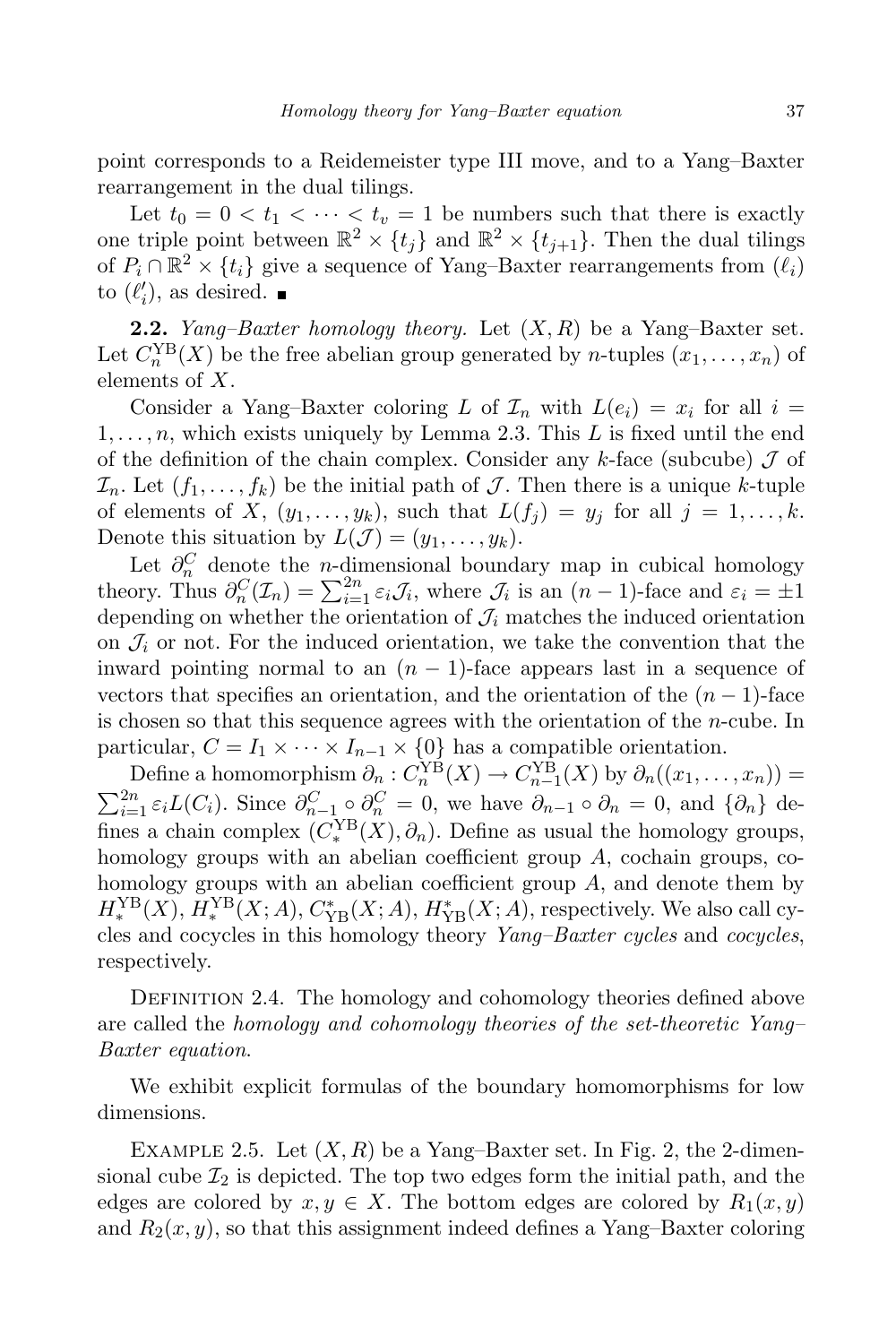

Fig. 2. 2-dimensional boundary homomorphism

of a square. Thus the boundary homomorphism in this case is given by

$$
\partial_2(x,y) = (x) + (y) - (R_1(x,y)) - (R_2(x,y)).
$$

In this square, a correspondence between a square and a positive crossing point used for classical knot diagrams is depicted. We use this correspondence in the following examples.

EXAMPLE 2.6. In Fig. 3, the 3-dimensional cube  $\mathcal{I}_3$  is depicted at the top of the figure. The top three paths form the initial path, and the elements *x, y, z* are assigned. The cube, as depicted in the figure, consists of three front faces and three back faces from the reader's perspective. In the top figure of the cube, the three back faces are located behind the three front faces, and thus depicted by dotted lines. In the bottom of the figure, the front faces (left) and the back faces (right) are depicted separately.



Fig. 3. 3-dimensional boundary homomorphism

The front faces determine, via the condition of a Yang–Baxter coloring, the colors assigned to all the edges of the front faces as depicted. The same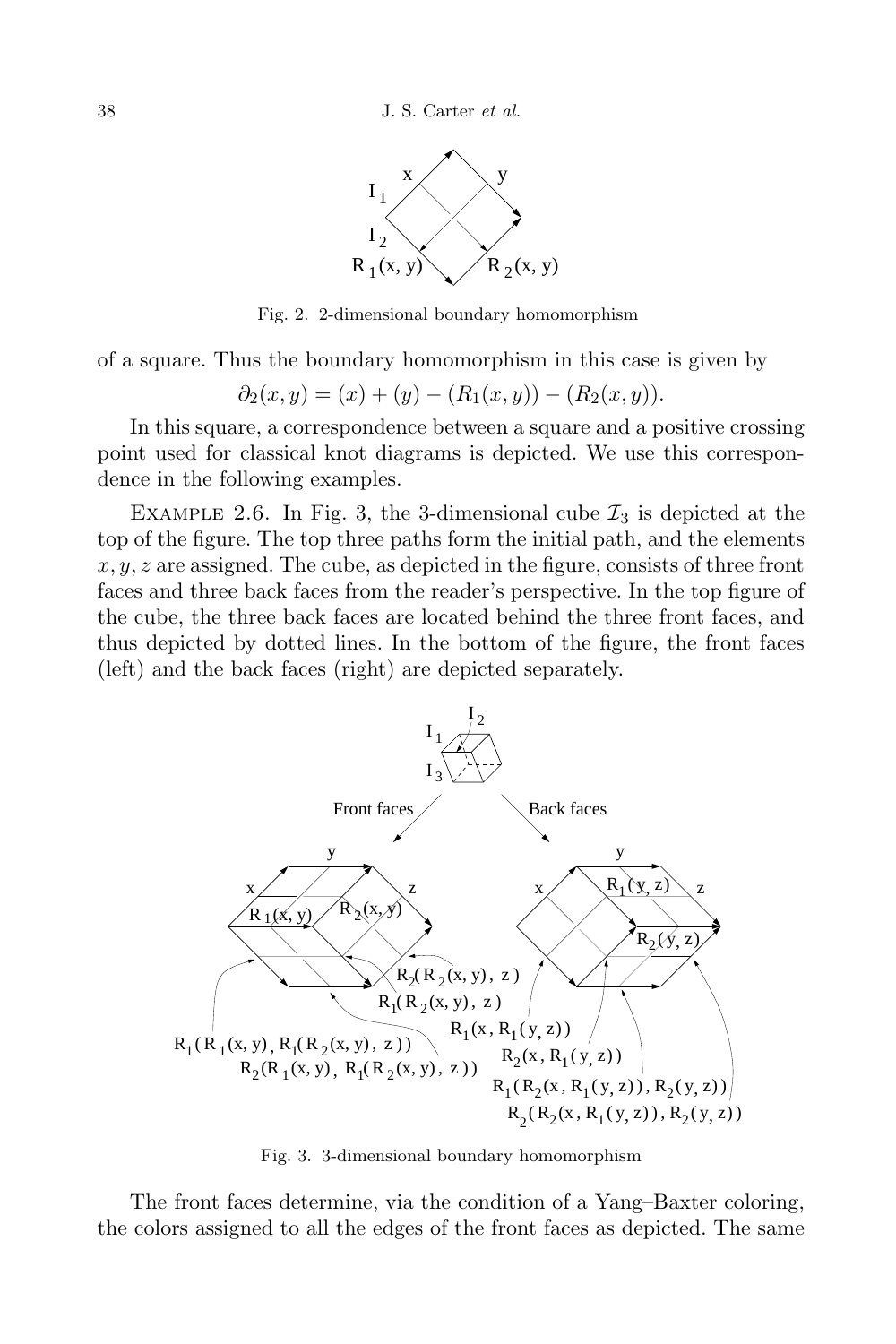is true for the edges of the back faces. There are six edges that are common for both front and back faces: three edges of the initial path (labeled by  $x, y, z$  at the top, and three edges at the bottom. The expressions of the colors assigned to these bottom three edges obtained from front faces and those obtained from back faces are different, as depicted in the figure. These are, of course, the same elements in *X* for each edge, since *R* is a Yang– Baxter solution, and the equalities that these elements are the same indeed are equivalent to the condition that *R* is a solution. The relation between cubes and crossings is again depicted in the bottom figure, and it is seen that the Yang–Baxter equation corresponds to the type III Reidemeister move, as known in knot theory. The boundary homomorphism in this case is given by

$$
\partial_3(x,y,z) = (x,y) + (R_2(x,y),z) + (R_1(x,y),R_1(R_2(x,y),z)) \n- \{(y,z) + (x,R_1(y,z)) + (R_2(x,R_1(y,z)),R_2(y,z))\}.
$$

In terms of knot diagrams, it is seen that each colored crossing contributes a 2-chain (pair)  $(\alpha, \beta)$ , and the Reidemeister type III move (before  $-\text{ after}$ ) gives the boundary map.

Example 2.7. In Fig. 4, the 4-dimensional case is depicted. A triple  $(x_1, x_2, x_3) \in C_3^{\text{YB}}(X)$  is represented by a cube depicted in Fig. 3 whose initial path  $(e_1, e_2, e_3)$  is colored by  $(x_1, x_2, x_3)$ . As in Fig. 3, such a cube is depicted by the three front faces (left) and three back faces (right). In Fig. 4 left and right sides, the four front and back 3-faces of  $\mathcal{I}_4$  are depicted respectively, by exhibiting each 3-face (cube) by showing the front three and back three.



Fig. 4. 4-dimensional boundary homomorphism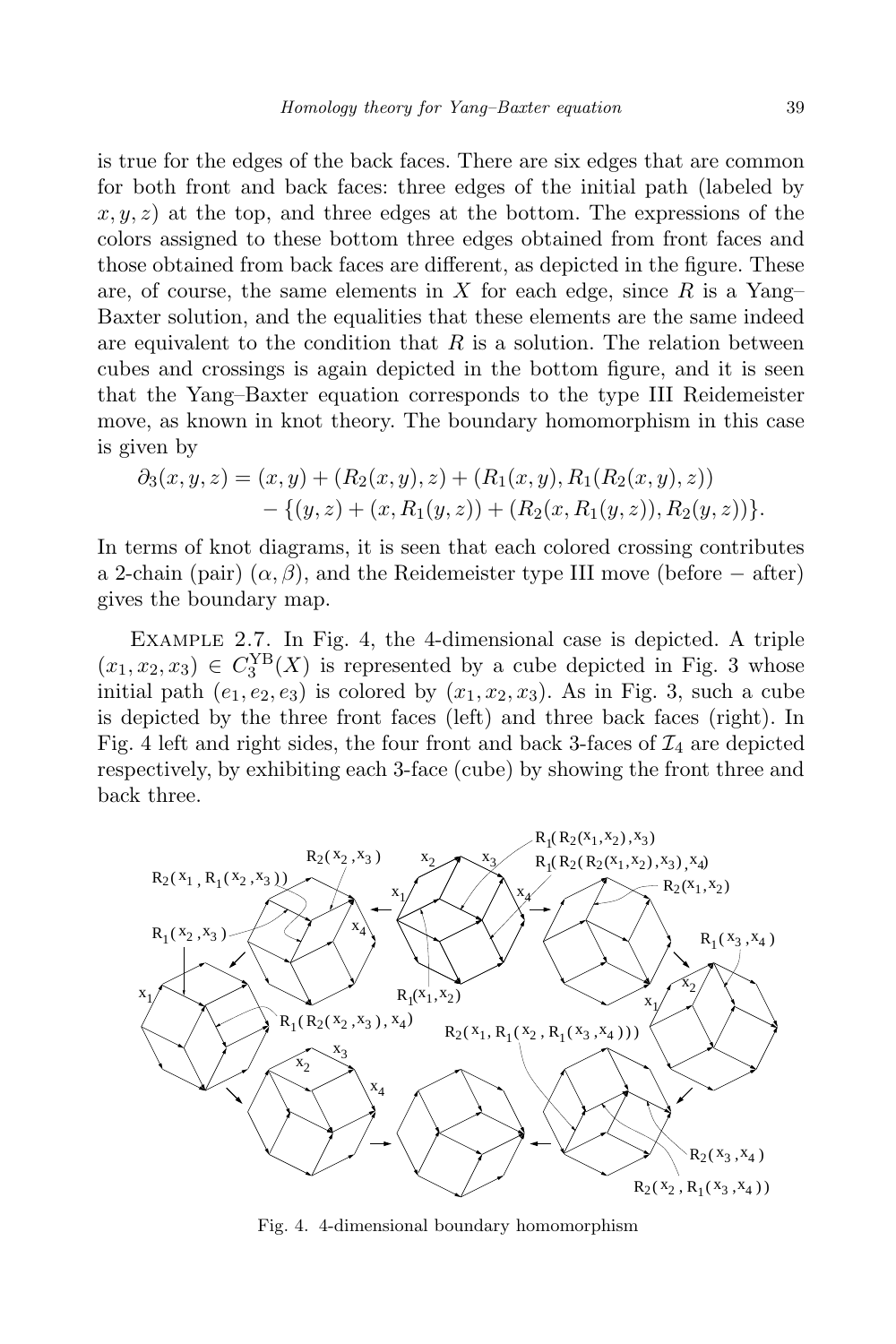For example, the change (left to right) of Fig. 3 happens for a cube with initial path colored by  $(x_1, x_2, x_3)$  as the first step in the left of Fig. 4 (from top right to top middle), contributing the term  $(x_1, x_2, x_3)$  in  $\partial_4(x_1, x_2, x_3, x_4)$ . On the other hand, in the right of Fig. 4, the first change is from top left to top middle, which is applied to the cube with initial path colored by  $(R_1(x_1, x_2), R_1(R_2(x_1, x_2), x_3), R_1(R_2(R_2(x_1, x_2), x_3), x_4)),$ the first negative term. From the figure we obtain

$$
\partial_4(x_1, x_2, x_3, x_4)
$$
  
=  $(x_1, x_2, x_3) + (R_2(x_1, R_1(x_2, x_3)), R_2(x_2, x_3), x_4)$   
+  $(x_1, R_1(x_2, x_3), R_1(R_2(x_2, x_3), x_4)) + (x_2, x_3, x_4)$   
-  $\{(R_1(x_1, x_2), R_1(R_2(x_1, x_2), x_3), R_1(R_2(R_2(x_1, x_2), x_3), x_4))$   
+  $(R_2(x_1, x_2), x_3, x_4) + (x_1, x_2, R_1(x_3, x_4))$   
+  $(R_2(x_1, R_1(x_2, R_1(x_3, x_4))), R_2(x_2, R_1(x_3, x_4)), R_2(x_3, x_4))\}.$ 

These Fig. 4 are dual figures of movie version of the "tetrahedral move," one of the Roseman moves (analogs of Reidemeister moves for knotted surfaces, see [9]). Using the convention depicted in Fig. 2 on relation between squares and crossings, we obtain the left figure of Fig. 5 from the top figure of Fig. 4. The last figure, at the bottom in Fig. 4, corresponds to the right figure in Fig. 5. Two changes in the left and right of Fig. 4 correspond to two sequences of type III Reidemeister moves changing the left figure of Fig. 5 to the right (see [9] again). In terms of projections into 3-space of a knotted surface in 4-space, each type III move corresponds to a triple point in projection.



Fig. 5. Dual knot diagrams

**2.3.** *Obstruction and extension cocycles.* Low dimensional Yang–Baxter cocycles have interpretations as obstruction cocycles in extensions of Yang– Baxter sets. This is a situation similar to group and other cohomology theories, and generalizes the quandle cohomology case.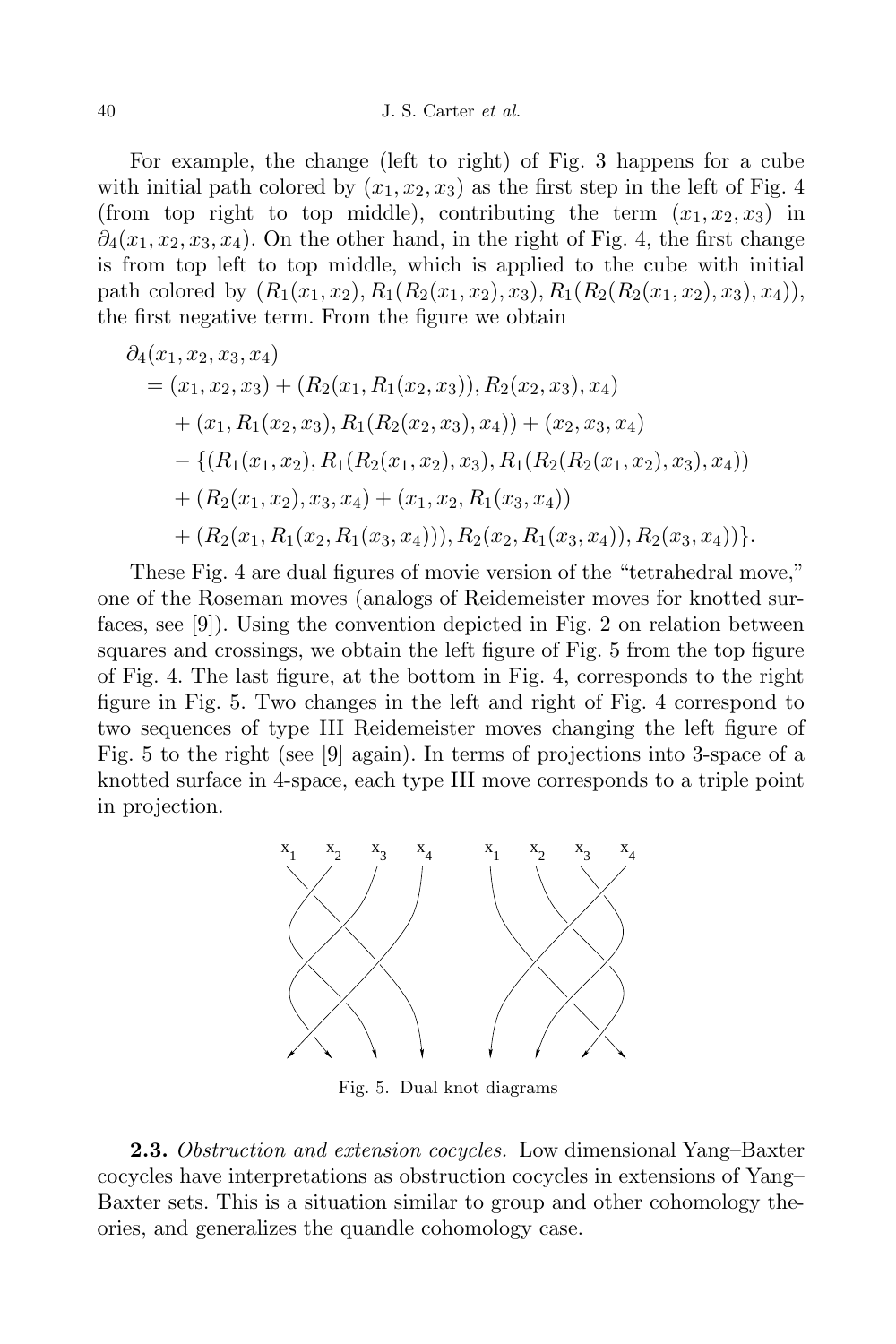Let  $0 \rightarrow N \stackrel{i}{\rightarrow} G \stackrel{p}{\rightarrow} A \rightarrow 0$  be an exact sequence of abelian groups with a set-theoretic section  $s: A \to G$  which is *normalized* in the sense that  $s(0) = 0.$ 

Let  $f \in Z_{\text{YB}}^n(X; A)$  for a positive integer *n*. Then  $\delta f(x_1, \ldots, x_n)$  has 2*n* terms, each of which has  $n-1$  arguments. Let  $\delta f(x_1, \ldots, x_n) = T_1 +$  $\cdots$  +  $T_{2n}$  be such terms. Consider the expression  $H = s(T_1) + \cdots + s(T_{2n}).$ Then  $p(H) = 0 \in A$  since  $p \circ s = id$ , *p* is a homomorphism, and *f* is a cocycle. Therefore there is a unique element  $\psi(x_1, \ldots, x_n) \in N$  such that  $i\psi(x_1,\ldots,x_n) = H$ . For example, for  $n = 2$ , we obtain

(1) 
$$
sf(x) + sf(y) = i\psi(x, y) + sf(R_1(x, y)) + sf(R_2(x, y)).
$$
PROPOSITION 2.8,  $\psi \in Z^{n+1}(Y, N)$ 

PROPOSITION 2.8.  $\psi \in Z_{\text{YB}}^{n+1}(X; N)$ *.* 

*Proof.* The 2*n* terms  $T_1, \ldots, T_{2n}$  are in one-to-one correspondence with  $(n-1)$ -faces of  $\mathcal{I}_n$  whose initial path is labeled by  $x_1, \ldots, x_n$  via *L*. Assign  $i\psi(x_1,\ldots,x_n)$  to this cube  $\mathcal{I}_n$ . Then in  $\mathcal{I}_{n+1}$  whose initial path is labeled by  $(x_1, \ldots, x_{n+1})$ , the *n*-faces  $\mathcal I$  are in one-to-one correspondence with the assigned  $i\psi$ . Then  $\delta\psi = 0$  follows from  $\delta^2 = 0$ .

We call such a cocycle  $\psi$  an *obstruction*  $(n + 1)$ *-cocycle*.

Explicit calculations can be carried out using this correspondence. For example, for  $n = 2$ , on the one hand,

$$
s f(x) + s f(y) + s f(z)
$$
  
=  $i\psi(x, y) + s f(R_1(x, y)) + s f(R_2(x, y)) + s f(z)$   
=  $i\psi(x, y) + i\psi(R_2(x, y), z) + s f(R_1(x, y)) + s f(R_1(R_2(x, y), z))$   
+  $s f(R_2(R_2(x, y), z))$   
=  $i\psi(x, y) + i\psi(R_2(x, y), z) + i\psi(R_1(x, y), R_1(R_2(x, y), z))$   
+  $s f(R_1(R_1(x, y), R_1(R_2(x, y), z))) + s f(R_2(R_2(x, y), z))$ 

and on the other hand,

$$
sf(x) + sf(y) + sf(z)
$$
  
=  $i\psi(y, z) + sf(x) + sf(R_1(y, z)) + sf(R_2(y, z))$   
=  $i\psi(y, z) + i\psi(x, R_1(y, z)) + sf(R_1(x, R_1(y, z)))$   
+  $sf(R_2(x, R_1(y, z))) + sf(R_2(y, z))$   
=  $i\psi(y, z) + i\psi(x, R_1(y, z)) + i\psi(R_2(x, R_1(y, z)), R_2(y, z))$   
+  $sf(R_1(x, R_1(y, z))) + sf(R_1(R_2(x, R_1(y, z)), R_2(y, z)))$   
+  $sf(R_2(R_2(x, R_1(y, z)), R_2(y, z))),$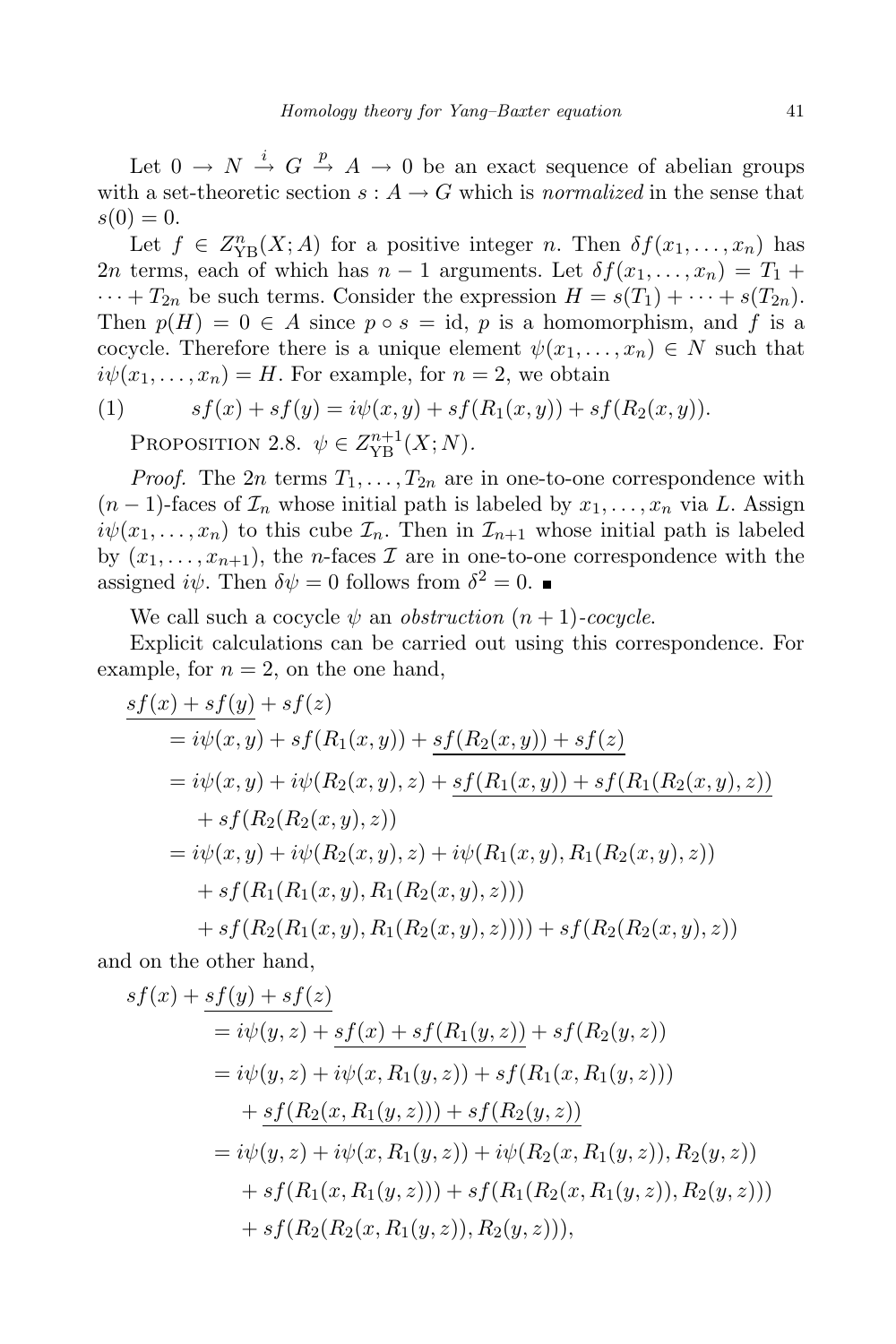where the defining relation of  $\psi$  was applied to underlined terms. We recover the formula for the second coboundary homomorphism this way. This computation is directly visualized from Fig. 3.

Next we consider extensions.

PROPOSITION 2.9. Let 
$$
V = A \times X
$$
 and  $S : V \times V \rightarrow V \times V$  be defined by  
\n
$$
S((a_1, x_1), (a_2, x_2))
$$
\n
$$
= ((a_2 + \psi_1(x_1, x_2), R_1(x_1, x_2)), (a_1 + \psi_2(x_1, x_2), R_2(x_1, x_2)))
$$
\nfor any  $(a_i, x_i) \in V$ . If  $(V, S)$  is a Yang-Baster set, then  $\psi_1 + \psi_2 \in Z_{YB}^2(X; A)$ .  
\n*Proof.* We compute

$$
(S \times 1)(1 \times S)(S \times 1)((a_1, x_1), (a_2, x_2), (a_3, x_3))
$$
  
= ((a<sub>3</sub> +  $\psi_1(R_2(x_1, x_2), x_3)$  +  $\psi_1(R_1(x_1, x_2), R_1(R_2(x_1, x_2), x_3)),$   
R<sub>1</sub>(R<sub>1</sub>(x<sub>1</sub>, x<sub>2</sub>), R<sub>1</sub>(R<sub>2</sub>(x<sub>1</sub>, x<sub>2</sub>), x<sub>3</sub>)),  
(a<sub>2</sub> +  $\psi_1(x_1, x_2)$  +  $\psi_2(R_1(x_1, x_2), R_1(R_2(x_1, x_2), x_3)),$   
R<sub>2</sub>(R<sub>1</sub>(x<sub>1</sub>, x<sub>2</sub>), R<sub>1</sub>(R<sub>2</sub>(x<sub>1</sub>, x<sub>2</sub>), x<sub>3</sub>)),  
(a<sub>1</sub> +  $\psi_2(x_1, x_2)$  +  $\psi_2(R_2(x_1, x_2), x_3)$ ,  
R<sub>2</sub>(R<sub>2</sub>(x<sub>1</sub>, x<sub>2</sub>), x<sub>3</sub>))

and on the other hand,

$$
(1 \times S)(S \times 1)(1 \times S)((a_1, x_1), (a_2, x_2), (a_3, x_3))
$$
  
= ((a<sub>3</sub> +  $\psi_1(x_2, x_3)$  +  $\psi_1(x_1, R_1(x_2, x_3)),$   
 $R_1(x_1, R_1(x_2, x_3))),$   
(a<sub>2</sub> +  $\psi_2(x_2, x_3)$  +  $\psi_1(R_2(x_1, R_1(x_2, x_3)), R_2(x_2, x_3)),$   
 $R_1(R_2(x_1, R_1(x_2, x_3)), R_2(x_2, x_3))),$   
(a<sub>1</sub> +  $\psi_2(x_1, R_1(x_2, x_3))$  +  $\psi_2(R_2(x_1, R_1(x_2, x_3)), R_2(x_2, x_3)),$   
 $R_2(R_2(x_1, R_1(x_2, x_3)), R_2(x_2, x_3)))).$ 

Hence we obtain

$$
\psi_1(R_2(x_1, x_2), x_3) + \psi_1(R_1(x_1, x_2), R_1(R_2(x_1, x_2), x_3)
$$
  
\n
$$
= \psi_1(x_2, x_3) + \psi_1(x_1, R_1(x_2, x_3)),
$$
  
\n
$$
\psi_1(x_1, x_2) + \psi_2(R_1(x_1, x_2), R_1(R_2(x_1, x_2), x_3)
$$
  
\n
$$
= \psi_2(x_2, x_3) + \psi_1(R_2(x_1, R_1(x_2, x_3)), R_2(x_2, x_3)),
$$
  
\n
$$
\psi_2(x_1, x_2) + \psi_2(R_2(x_1, x_2), x_3)
$$
  
\n
$$
= \psi_2(x_1, R_1(x_2, x_3)) + \psi_2(R_2(x_1, R_1(x_2, x_3)), R_2(x_2, x_3)),
$$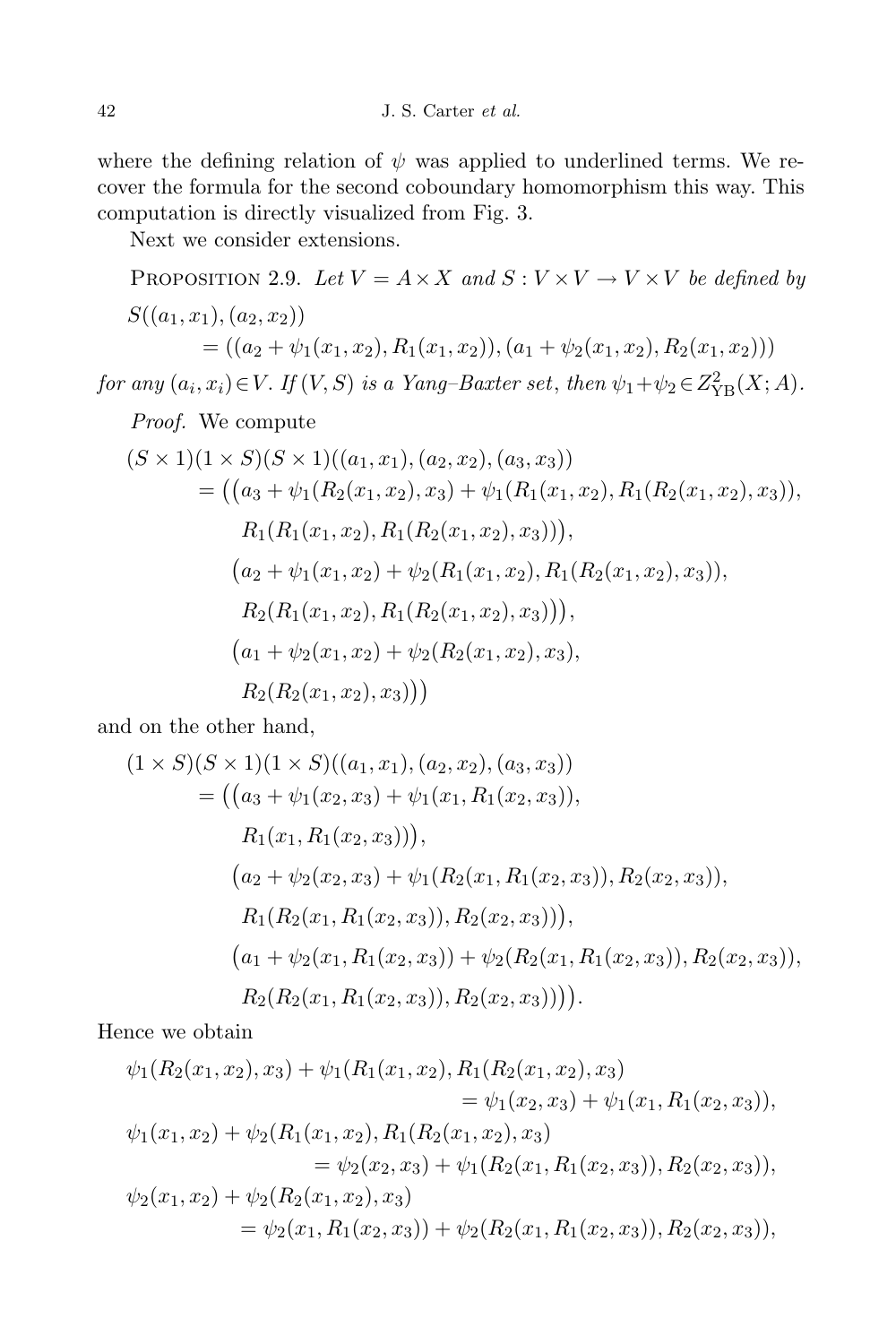from each factor containing  $a_3$ ,  $a_2$ ,  $a_1$  respectively; by adding these equalities we obtain the 2-cocycle condition for  $\psi_1 + \psi_2$ , and the result follows.

COROLLARY 2.10. *Suppose* A *is* a ring in which 2 *is* invertible. Let  $V =$  $A \times X$  *and*  $S: V \times V \rightarrow V \times V$  *be defined by* 

$$
S((a_1, x_1), (a_2, x_2))
$$
  
= ((a<sub>2</sub> +  $\psi$ (x<sub>1</sub>, x<sub>2</sub>), R<sub>1</sub>(x<sub>1</sub>, x<sub>2</sub>)), (a<sub>1</sub> +  $\psi$ (x<sub>1</sub>, x<sub>2</sub>), R<sub>2</sub>(x<sub>1</sub>, x<sub>2</sub>)))

for any  $(a_i, x_i) \in V$ . If  $(V, S)$  is a Yang-Baxter set, then  $\psi \in Z^2_{\text{YB}}(X; A)$ .

*Proof.* In the preceding proposition, set  $\psi_1 = \psi_2$ ; then we obtain twice the cocycle condition at the end, which yields the result as 2 is invertible.  $\blacksquare$ 

DEFINITION 2.11. The Yang–Baxter set  $(V, S)$  defined in Proposition 2.9 is called an *extension* of  $(X, R)$  by  $(\psi_1, \psi_2)$ .

EXAMPLE 2.12. Let  $X = \Omega_q = \mathbb{Z}_q[s^{\pm 1}, t^{\pm 1}]/(1-s)(1-t)$ . The same matrix  $R = \begin{bmatrix} 1-s & s \\ t & 1-t \end{bmatrix}$  used in Example 2.1 defines a Yang–Baxter set struc- $\alpha$   $T = \begin{bmatrix} t & 1-t \end{bmatrix}$  decd in Example 2.1 defines a range Baxter set strate-<br>ture on  $\Omega_q$ . Let  $A = X = \Omega_q$  and define  $\psi_i : X \times X \to A$  (= *X*) by  $\psi_i(x, y) = u_i(y - x)$  for some  $u_i \in X$ , for  $i = 1, 2$ .

Let  $V = A \times X = (\Omega_q)^2$  and consider  $S: V \times V \to V \times V$  defined as in Proposition 2.9:

$$
S((a_1, x_1), (a_2, x_2))
$$
  
= ((a<sub>2</sub> +  $\psi_1(x_1, x_2), R_1(x_1, x_2), (a_1 + \psi_2(x_1, x_2), R_2(x_1, x_2)))$ 

for any  $(a_i, x_i) \in V$ . Then *S* is represented by the matrix

$$
\left[\begin{array}{cccc} 0 & -u_1 & 1 & u_1 \\ 0 & 1-s & 0 & s \\ 1 & -u_2 & 0 & u_2 \\ 0 & t & 0 & 1-t \end{array}\right],
$$

also denoted by *S*. Set

$$
Y = \left[ \begin{array}{cc} 1 & u_1 \\ 0 & s \end{array} \right], \quad Z = \left[ \begin{array}{cc} 1 & -u_2 \\ 0 & t \end{array} \right].
$$

Then *S* can be written as  $S = \begin{bmatrix} E-Y & Y \\ Z & E-Y \end{bmatrix}$ *Z E−Z* ], where  $Y$ ,  $Z$  invertible. If  $u_2(1-s) = 0 = u_1(1-t)$ , then  $YZ = ZY$  and  $(E - Y)(E - Z) = 0$ , so by Example 2.1,  $(V, S)$  defines a Yang–Baxter set, and is an extension of  $(X, R)$ .

EXAMPLE 2.13. Let  $(X, R)$  be the Yang–Baxter set in Example 2.1. Specifically, for a ring k in which 2 is invertible, let  $X = k^2$  and  $R =$ - *E−Y Y Z E−Z* , where *R* is a block matrix of 2 by 2 matrices with  $Y = \begin{bmatrix} 1 & s \\ 0 & 1 \end{bmatrix}$  $\begin{bmatrix} 1 & s \\ 0 & 1 \end{bmatrix}$ and  $Z = \begin{bmatrix} 1 & t \\ 0 & 1 \end{bmatrix}$  $\begin{bmatrix} 1 & t \\ 0 & 1 \end{bmatrix}$ , where  $s, t \in k$ .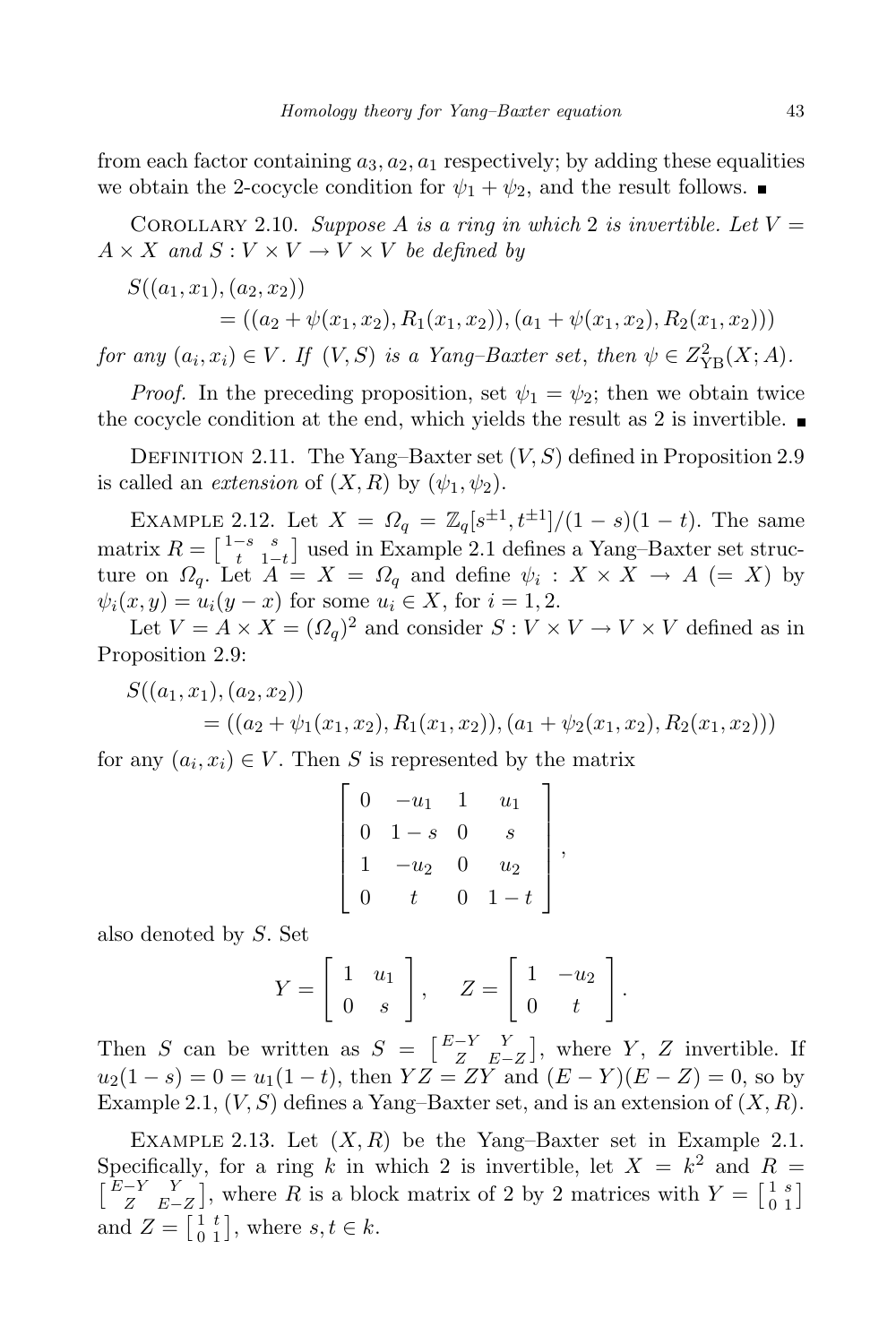Let  $A = X = k^2$  and  $V = A \times X$ . Let  $\psi : X \times X \to A$  (= X) be defined by

$$
\psi\bigg(\begin{bmatrix} x_1 \\ x_2 \end{bmatrix}, \begin{bmatrix} y_1 \\ y_2 \end{bmatrix}\bigg) = \begin{bmatrix} w(y_2 - x_2) \\ 0 \end{bmatrix},
$$

where  $w \in k$ . Define  $S: V \times V \to V \times V$  as in Proposition 2.9:

$$
S((\vec{a},\vec{x}),(\vec{b},\vec{y})) = ((\vec{b} + \psi(\vec{x},\vec{y}), R_1(\vec{x},\vec{y})), (\vec{a} + \psi(\vec{x},\vec{y}), R_2(\vec{x},\vec{y})))
$$

for any  $(\vec{a}, \vec{x}), (\vec{b}, \vec{y}) \in V$ .

We now show that  $(V, S)$  is an extension of  $(X, R)$  by  $\psi$ , and as a consequence of Corollary 2.10, we obtain  $\psi \in Z_{YB}^2(X;A)$ .

The map *S* above, on the space  $(A \times X) \times (A \times X)$ , can be written as a matrix 1

$$
\begin{bmatrix} O & -W & E & W \\ O & E-Y & O & Y \\ E & -W & O & W \\ O & Z & O & E-Z \end{bmatrix},
$$

where *O* denotes the zero matrix and  $W = \begin{bmatrix} 0 & w \\ 0 & 0 \end{bmatrix}$  $\begin{bmatrix} 0 & w \\ 0 & 0 \end{bmatrix}$ . Then the matrix of *S* is written as  $\begin{bmatrix} E-Y' & Y' \\ Z' & E \end{bmatrix}$ *Z*<sup>*l*</sup> *E−Z<sup><i>l*</sup></sup> , where  $Y' = \begin{bmatrix} E & W \\ O & Y \end{bmatrix}$  $\begin{bmatrix} E & W \\ O & Y \end{bmatrix}$  and  $Z' = \begin{bmatrix} E & -W \\ O & Z \end{bmatrix}$ . It is seen that  $(E - Y')(E - Z') = O$ , and  $(V, S)$  is a Yang–Baxter set.

Corollary 2.10 implies that  $\psi \in Z_{\text{YB}}^2(X; A)$  provided 2 is invertible in *k*. PROPOSITION 2.14. Let *k* be a ring in which 2 is invertible, set  $X =$ 

*k* 2 , *and* (*X, R*) *be the Yang–Baxter set defined in Examples* 2.1 *and* 2.13,  $with \ w \neq 0 \ and \ s = t, \ that \ is, \ R = \begin{bmatrix} E-Y & Y \\ Y & E-T \end{bmatrix}$ *Y E−Y*  $\bigg|, Y = \bigg[ \begin{smallmatrix} 1 & t \\ 0 & 1 \end{smallmatrix} \bigg]$  $\begin{bmatrix} 1 & t \\ 0 & 1 \end{bmatrix} = Z$ . *Then*  $H_{\text{YB}}^{2}(X; A) \neq 0.$ 

*Proof.* Note that

$$
\psi\bigg(\begin{bmatrix}1\\0\end{bmatrix},\begin{bmatrix}0\\1\end{bmatrix}\bigg) = \begin{bmatrix}w\\0\end{bmatrix}, \quad \psi\bigg(\begin{bmatrix}0\\1\end{bmatrix},\begin{bmatrix}1\\0\end{bmatrix}\bigg) = \begin{bmatrix}-w\\0\end{bmatrix},
$$

so that they take distinct values, since  $w \neq 0$  and 2 is invertible in *k*.

On the other hand, suppose  $\psi = \delta f$  for some  $f \in C_{YB}^1(X; A)$ . One computes that

$$
(\delta f) \left( \begin{bmatrix} 1 \\ 0 \end{bmatrix}, \begin{bmatrix} 0 \\ 1 \end{bmatrix} \right) = f \left( \begin{bmatrix} 1 \\ 0 \end{bmatrix} \right) + f \left( \begin{bmatrix} 0 \\ 1 \end{bmatrix} \right)
$$

$$
- f \left( \begin{bmatrix} t \\ 1 \end{bmatrix} \right) - f \left( \begin{bmatrix} -t + 1 \\ 0 \end{bmatrix} \right)
$$

$$
= (\delta f) \left( \begin{bmatrix} 0 \\ 1 \end{bmatrix}, \begin{bmatrix} 1 \\ 0 \end{bmatrix} \right),
$$

which is a contradiction.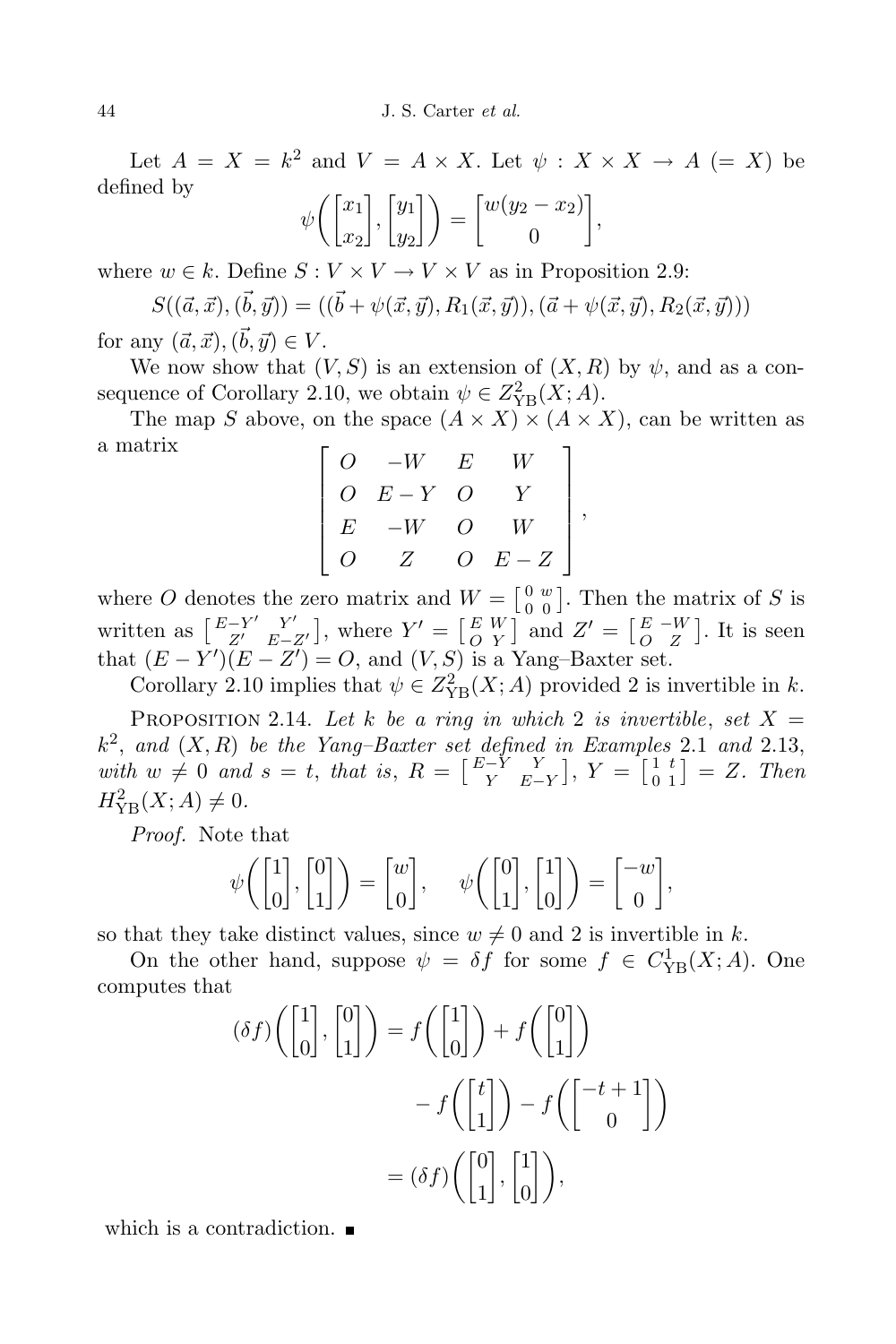We consider another family of examples that are similar to those considered in [4].

Proposition 2.15. *For positive integers q, h, k*, *let*

$$
X = \Omega_q^{(h,k)} = \mathbb{Z}_q[s^{\pm 1}, t^{\pm 1}]/\{(1-s)^h, (1-t)^k\}.
$$

Let  $R: X \times X \rightarrow X \times X$  be represented by the matrix  $\begin{bmatrix} 1-s & s \\ t & 1-t \end{bmatrix}$ *t* 1*−t . Then*  $V = \Omega_q^{(h+1,k+1)}$  is an extension of  $\Omega_q^{(h,k)}$ , where  $S: V \times V \rightarrow V \times V$  is *represented* by the same matrix that defines R, and  $A = \mathbb{Z}_q \times \mathbb{Z}_q$ .

*Proof.* Recall that  $\Omega_q = \mathbb{Z}_q[t^{\pm 1}, s^{\pm 1}]/(1-s)(1-t)$ . Represent elements  $\alpha, \beta \in V$  by

$$
\alpha = \alpha_0 + \sum_{i=1}^h \alpha_i (1-s)^i + \sum_{j=1}^k \alpha'_j (1-t)^j,
$$
  

$$
\beta = \beta_0 + \sum_{i=1}^h \beta_i (1-s)^i + \sum_{j=1}^k \beta'_j (1-t)^j.
$$

Let  $\overline{\alpha} = p(\alpha)$  and  $\overline{\beta} = p(\beta)$ , where  $p: V \to X$  is the natural projection. Let  $\sigma: X \to V$  be the natural set-theoretic section defined by

$$
\sigma\Big(\alpha_0 + \sum_{i=1}^{h-1} \alpha_i (1-s)^i + \sum_{j=1}^{k-1} \alpha'_j (1-t)^j\Big)
$$
  
=  $\alpha_0 + \sum_{i=1}^h \alpha_i (1-s)^i + \sum_{j=1}^k \alpha'_j (1-t)^j,$ 

where  $\alpha_h = \alpha'_k = 0$ . We identify *V* with  $A \times X$  by means of  $f: V \to A \times X$ , where

$$
f\left(\alpha_0 + \sum_{i=1}^h \alpha_i (1-s)^i + \sum_{j=1}^k \alpha'_j (1-t)^j\right) = ((\alpha_h, \alpha'_k), \overline{\alpha}).
$$

Then we compute that

$$
S(((\alpha_h, \alpha'_k), \overline{\alpha}), ((\beta_h, \beta'_k), \overline{\beta}))
$$
  
=  $S(\alpha, \beta)$   
=  $((1 - s)\alpha + (1 - (1 - s))\beta, (1 - (1 - t))\alpha + (1 - t)\beta)$   
=  $(\beta + (1 - s)(\alpha - \beta), \alpha + (1 - t)(\beta - \alpha))$   
=  $((\beta_h + (\alpha_{h-1} - \beta_{h-1})(1 - s)^h + \beta'_k(1 - t)^k + \sigma(S_1(\overline{\alpha}, \overline{\beta})),$   
 $\alpha_h(1 - s)^h + (\alpha'_k + (\beta'_{k-1} - \alpha'_{k-1})(1 - t)^k + \sigma(S_2(\overline{\alpha}, \overline{\beta})))$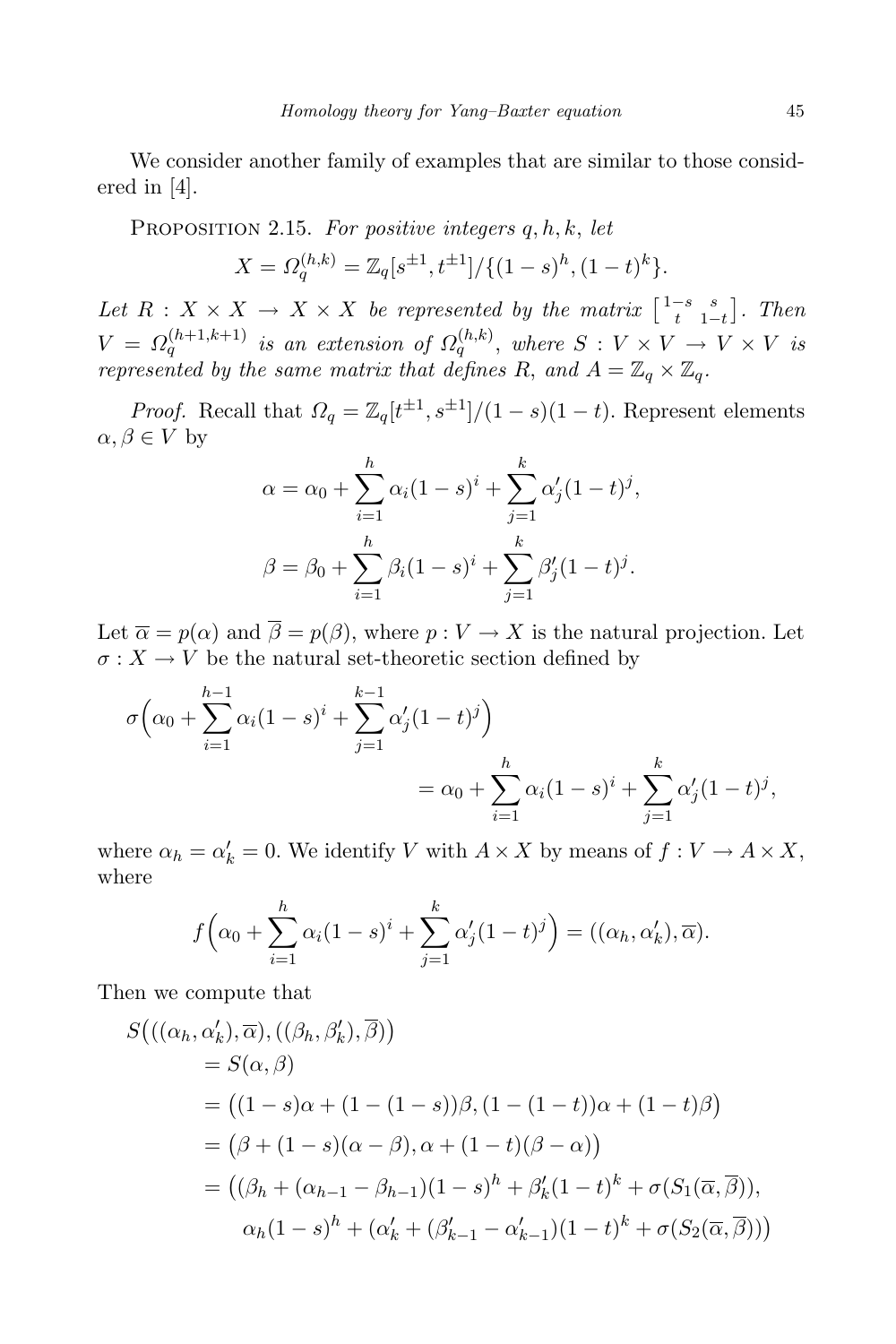46 J. S. Carter *et al.*

$$
= ((\beta_h + (\alpha_{h-1} - \beta_{h-1}), \beta'_k, S_1(\overline{\alpha}, \overline{\beta})),
$$
  
\n
$$
(\alpha_h, \alpha'_k + (\beta'_{k-1} - \alpha'_{k-1}), S_2(\overline{\alpha}, \overline{\beta})))
$$
  
\n
$$
= (((\beta_h, \beta'_k) + \psi_1(\overline{\alpha}, \overline{\beta}), S_1(\overline{\alpha}, \overline{\beta})),
$$
  
\n
$$
((\alpha_h, \alpha'_k) + \psi_2(\overline{\alpha}, \overline{\beta}), S_2(\overline{\alpha}, \overline{\beta}))),
$$

where

$$
\psi_1(\overline{\alpha}, \beta) = (\alpha_{h-1} - \beta_{h-1}, 0) \in A = \mathbb{Z}_q \times \mathbb{Z}_q,
$$
  

$$
\psi_2(\overline{\alpha}, \overline{\beta}) = (0, \beta'_{k-1} - \alpha'_{k-1}) \in A = \mathbb{Z}_q \times \mathbb{Z}_q,
$$

so that *V* has the desired description, and explicit formulas for  $\psi_1$  and  $\psi_2$ are also obtained.

### **3. The Yang–Baxter cocycle knot invariants**

**3.1.** *A brief review of biquandles and virtual knots.* A *quandle*, *X*, is a set with a binary operation  $(a, b) \mapsto a * b$  such that

- (I) For any  $a \in X$ ,  $a * a = a$ .
- (II) For any  $a, b \in X$ , there is a unique  $c \in X$  such that  $a = c * b$ .
- (III) For any  $a, b, c \in X$ , we have  $(a * b) * c = (a * c) * (b * c)$ .

A *rack* is a set with a binary operation that satisfies (II) and (III). Racks and quandles have been studied in, for example, [2, 14, 21, 23, 30]. Generalizations of racks and quandles have been studied in several papers. Here we follow descriptions in [1, 13].

DEFINITION 3.1 ([1, 13]). A set X is called a *birack* if there is a mapping  $R: X \times X \rightarrow X \times X$  with the following properties.

1. The map *R* is invertible. The inverse of *R* is denoted by  $R: X \times X \rightarrow$  $X \times X$ . The images of the map *R* are written as

$$
R(A_1, A_2) = (R_1(A_1, A_2), R_2(A_1, A_2)) = (A_3, A_4),
$$

where  $A_i \in X$  for  $i = 1, 2, 3, 4$ .

- 2. For any  $A_1, A_3 \in X$  there is a unique  $A_2 \in X$  such that  $R_1(A_1, A_2)$  $= A_3$ . We say that  $R_1$  is *left-invertible*.
- 3. For any  $A_2, A_4 \in X$  there is a unique  $A_1 \in X$  such that  $R_2(A_1, A_2)$  $= A_4$ . We say that  $R_2$  is *right-invertible*.
- 4. *R* satisfies the set-theoretic Yang–Baxter equation:

$$
(R \times 1)(1 \times R)(R \times 1) = (1 \times R)(R \times 1)(1 \times R),
$$

where 1 denotes the identity mapping.

To specify the map, we also say that (*X, R*) is a birack.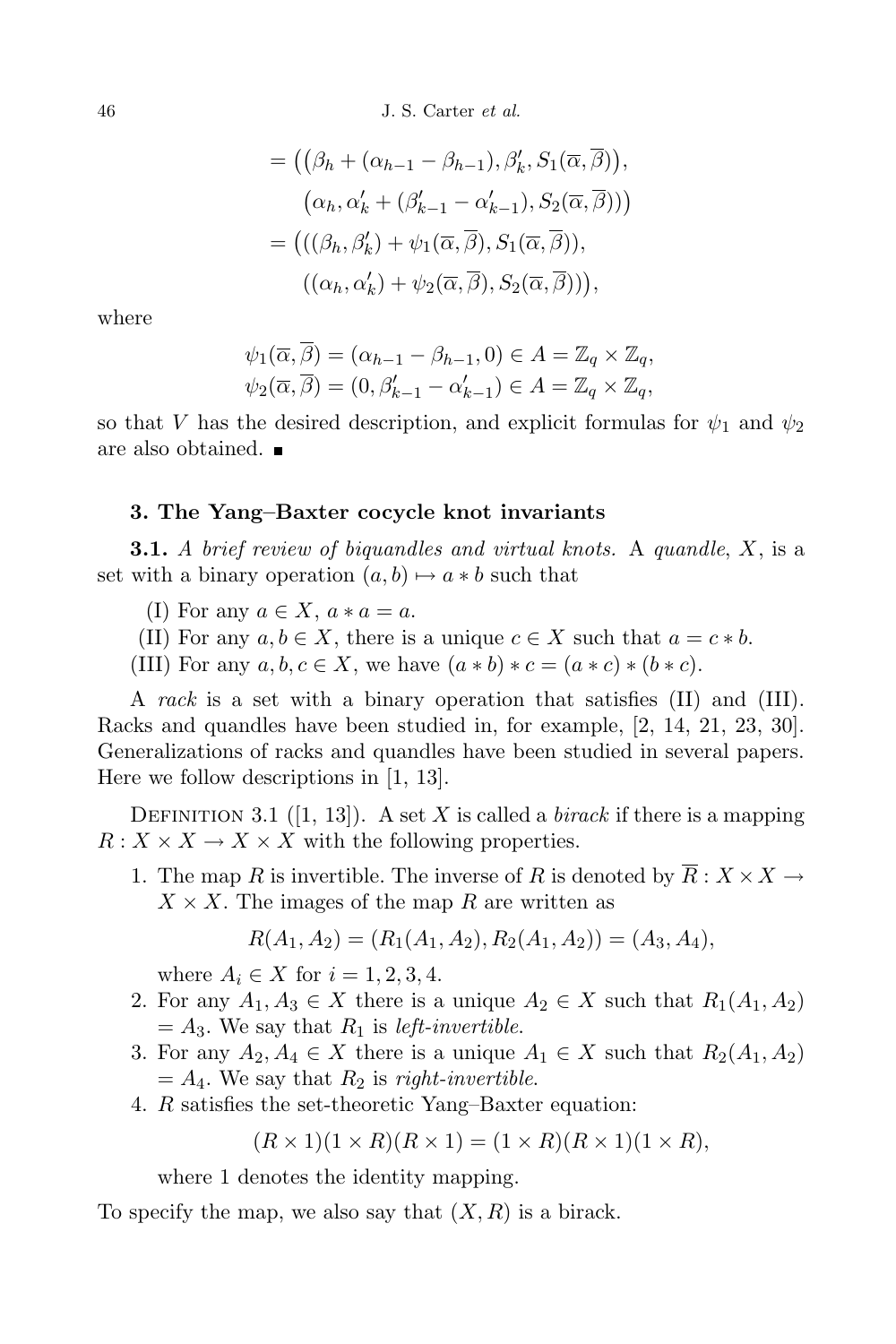

Fig. 6. A coloring by birack elements

DEFINITION 3.2 (1, 13). A *biquandle*  $(X, R)$  is a birack with the following property, called the *type I condition*.

Given an element *a* in *X*, there exists a unique  $x \in X$  such that  $x =$  $R_1(x, a)$  and  $a = R_2(x, a)$ .

REMARK 3.3. The definition of the type I condition in  $[1, 13]$  is differently formulated but they prove that their definition is equivalent to the above condition. They also prove that the condition is equivalent to that, given *a* in *X*, there exists a unique  $y \in X$  such that  $y = R_2(a, y)$  and  $a = R_1(a, y)$ . In particular, one of these implies both.

Example 3.4. Those Yang–Baxter sets described in Example 2.1 define biquandles.



Fig. 7. Virtual Reidemeister moves

A *virtual link diagram* [24, 25] consists of generic closed curves in  $\mathbb{R}^2$  such that each crossing is either a classical crossing with over- and under-arcs, or a virtual crossing without over or under information. Let  $\mathcal{VL}$  be the set of virtual link diagrams. *Virtual Reidemeister equivalence* is an equivalence relation on  $\mathcal{VL}$  generated by the Reidemeister moves depicted in Fig. 7, and ordinary Reidemeister moves. Put  $VL = \mathcal{VL}/\sim$ , where  $\sim$  is the virtual Reidemeister equivalence. Each element of *V L* is called a *virtual link*.

If the given set of curves of a diagram is connected (i.e., the diagram consists of a single component curve), then it is called a *virtual knot diagram*. The set of virtual knot diagrams is denoted by  $\mathcal{VK}$ , and the set of equivalence classes is denoted by  $VK = \mathcal{VK}/\sim$ ; its elements are called *virtual knots*.

Let *K* be an oriented virtual link diagram. A diagram is immersed circles with crossing information (over and under arcs) specified at each crossing.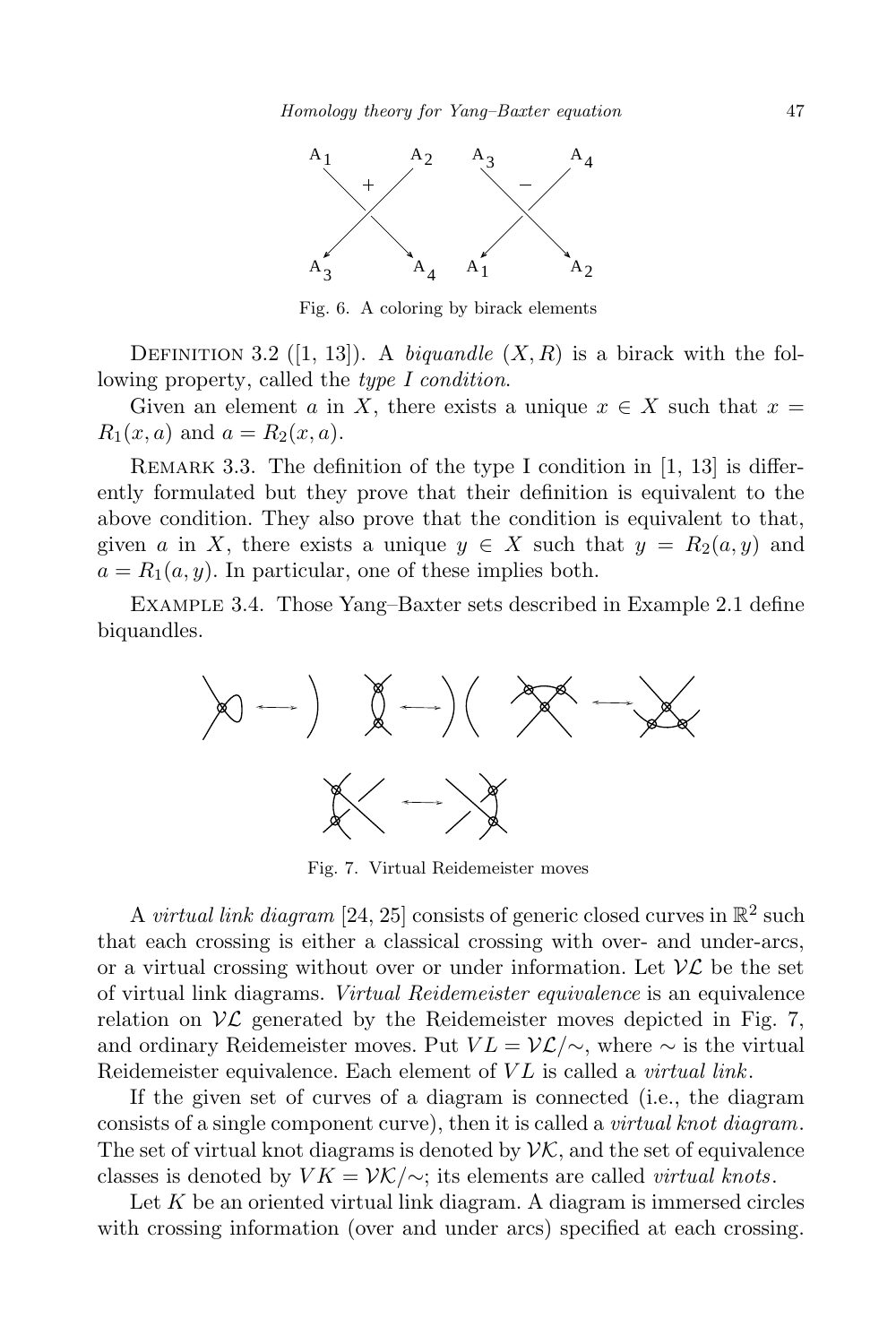The under-arcs are broken into two pieces at a crossing to specify the crossing information. In this case, the rest consists of arcs, called *over-arcs* of the diagram. The family of underlying immersed circles is called a *projection*. When crossing points are deleted from the projection, we obtain a set of *open arcs*, denoted by *A*. In this case, over-arcs are also broken at a crossing.

DEFINITION 3.5. Let  $(X, R)$  be a birack. Let K be an oriented link diagram, and  $\mathcal A$  the set of its open arcs. A map  $\mathcal C: \mathcal A \to X$  is called a *coloring* of *K* by *X* if it satisfies the following conditions.

Let  $A_i$ ,  $i = 1, 2, 3, 4$ , be the images of open arcs near a positive crossing as depicted in the left of Fig. 6 under the map  $\mathcal{C}$ , so that they are elements of *X* (regarded as being assigned to each arc). Then it is required that  $R(A_1, A_2) = (A_3, A_4)$ . At a negative crossing, the elements  $A_i$  as depicted in the right of Fig. 6 are required to satisfy  $R(A_1, A_2) = (A_3, A_4)$ . At a virtual crossing the colorings do not change for either arcs involved.

The images *A<sup>i</sup>* are called *colors*.

It is proved in [13] that the number of colorings of a virtual knot diagram by a biquandle does not depend on the choice of a diagram, so that the number of colorings is an invariant of virtual knots. In fact, it was shown that there is a one-to-one correspondence between the set of colorings before and after each Reidemeister or virtual Reidemeister move, such that the colors outside of a small neighborhood where the move occurs are fixed before and after the move.

**3.2.** *Yang–Baxter cocycle invariants.* In this section we define knot invariants by state-sum, using Yang–Baxter cocycles. They generalize the quandle cocycle invariant [5], and include it as a special case. The latter has been generalized to knotted surfaces in 4-space, and used for topological applications [5, 32], so developments into such directions are expected for the Yang–Baxter cocycle invariants as well.

In the case of quandle cocycle invariants, we needed to define "quandle condition" [5] for rack cocycles so that the state-sum is invariant under type I Reidemeister move. We need the following condition for Yang–Baxter cocycles for this purpose.

DEFINITION 3.6. Let  $(X, A)$  be a biquandle, and A be an abelian group. Recall from Definition 3.2 and Remark 3.3 that for any  $a \in X$  there are unique  $x, y \in X$  such that  $x = R_1(x, a), a = R_2(x, a), y = R_2(a, y)$ , and  $a = R_1(a, y)$ . A Yang–Baxter 2-cocycle  $\psi \in Z_{YB}^2(X; A)$  is said to satisfy the *type I condition* if  $\psi(x, a) = 0$  and  $\psi(a, y) = 0$  for any  $a \in X$ .

Let *K* be a classical knot or link diagram. Let a finite biquandle  $(X, R)$ and a 2-cocycle  $\psi \in Z_{YB}^2(X; A)$  be given, where *A* is an abelian group. Let *C* denote a coloring  $C : \mathcal{E} \to X$ , where  $\mathcal{E}$  denotes the set of open arcs of *K*.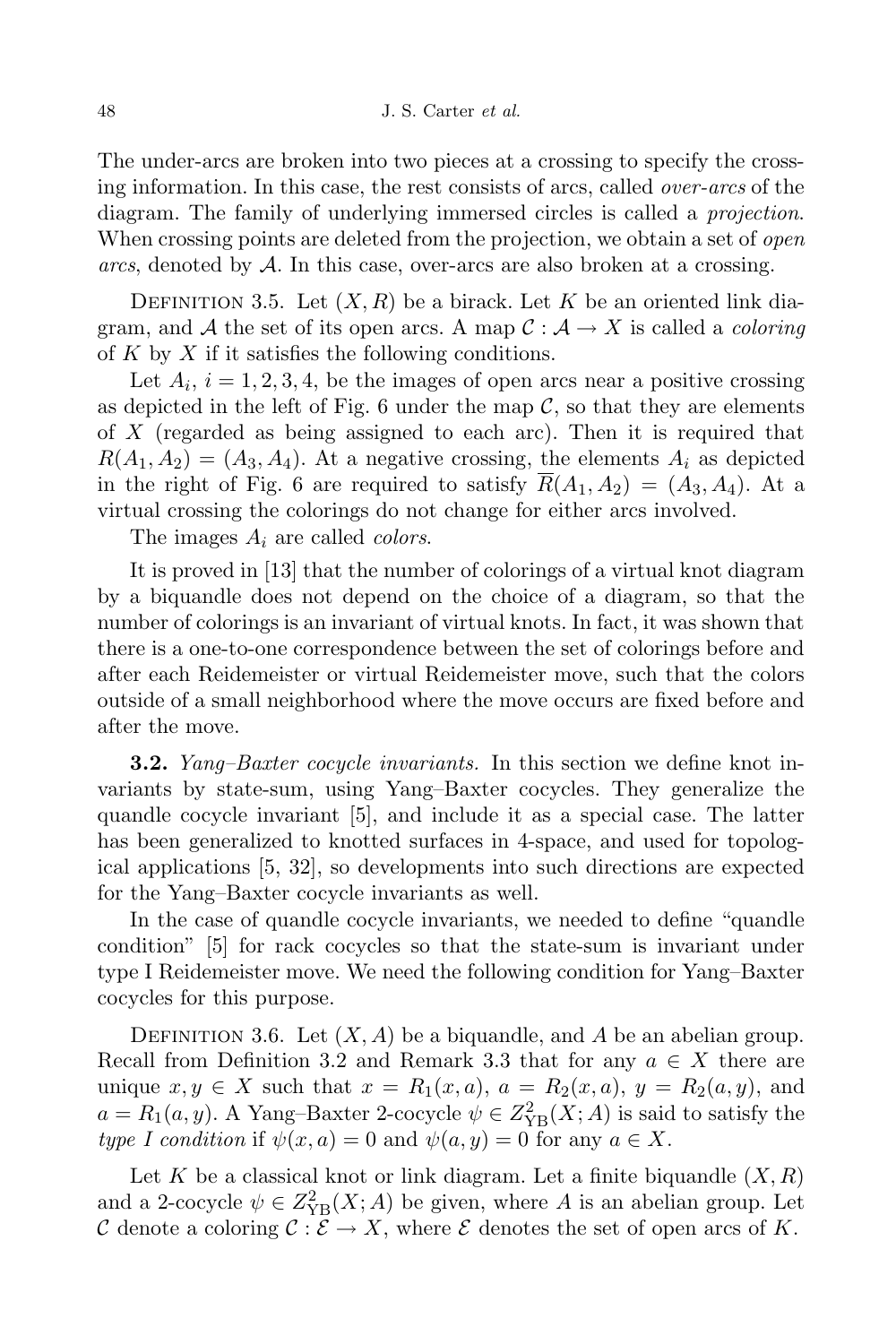

Fig. 8. Crossings of classical knot diagrams

Fix normals to the arcs in such a way that the (tangent, normal) matches the orientation of the plane (see Fig. 8). Note that the edges of the squares dual to the crossings have the parallel orientations to the normals, while tangents may not.

Let  $\alpha$  be the under-arc away from which the normal to the over-arc points. Let  $\beta$  be the over-arc towards which the normal to the under-arc points. Let  $\mathcal{C}(\alpha) = x$  and  $\mathcal{C}(\beta) = y$  (see Fig. 8). A (Boltzmann) weight, *B*( $\tau$ , *C*) (that depends on  $\psi$ ), at a crossing  $\tau$  is defined by  $B(\tau, C) = \psi(x, y)^{\varepsilon(\tau)}$ , where  $\varepsilon(\tau) = 1$  or  $-1$  if  $\tau$  is positive or negative, respectively.

The (*Yang–Baxter*) *cocycle knot invariant* is defined by the state-sum expression

$$
\Phi_{\text{YB}}(K) = \sum_{\mathcal{C}} \prod_{\tau} B(\tau, \mathcal{C}).
$$

The product is taken over all crossings of the given diagram *K*, and the sum is taken over all possible colorings. The values of the state-sum are taken to be in the group ring  $\mathbb{Z}[A]$ , where A is the coefficient group written multiplicatively. The state-sum depends on the choice of the 2-cocycle  $\psi$ .

By checking all the Reidemeister moves as in [5], we obtain

PROPOSITION 3.7. *If*  $\psi \in Z_{YB}^2(X; A)$  *satisfies the type I condition, then*  $\Phi_{\text{YB}}(K)$  *does not depend on the choice of a diagram. Hence*  $\Phi_{\text{YB}}(K)$  *defines a knot invariant.*

PROPOSITION 3.8. Let  $\psi \in Z_{YB}^2(X;N)$  be an obstruction cocycle as *in* (1). Then the value of the Yang–Baxter cocycle knot invariant  $\Phi_{\text{YB}}(K)$ *with ψ is a positive integer for any classical or virtual knot or a link K.*

*Proof.* The proof is similar to the one found in [5]. Choose and fix any coloring of a given knot diagram by a biquandle. Suppose  $f \in Z_{\text{YB}}^2(X; A)$  is as in (1). Since  $i: N \to G$  is injective, compute the state-sum in  $\mathbb{Z}[G]$  which contains  $\mathbb{Z}[N]$ . Then the weight assigned at a crossing, say,  $\tau$  is  $i\psi(x,y)$ <sup> $\varepsilon$ </sup>, where  $\varepsilon = 1$  or  $-1$  depending on whether  $\tau$  is positive or negative, respectively. Assign the terms  $sf(x)$ <sup>ε</sup>,  $sf(y)$ <sup>ε</sup>,  $sf(R_1(x,y))$ <sup>-ε</sup>, and  $sf(R_2(x,y))$ <sup>-ε</sup> on the strings near the crossing  $\tau$  colored with *x*, *y*,  $R_1(x, y)$ , and  $R_2(x, y)$ ,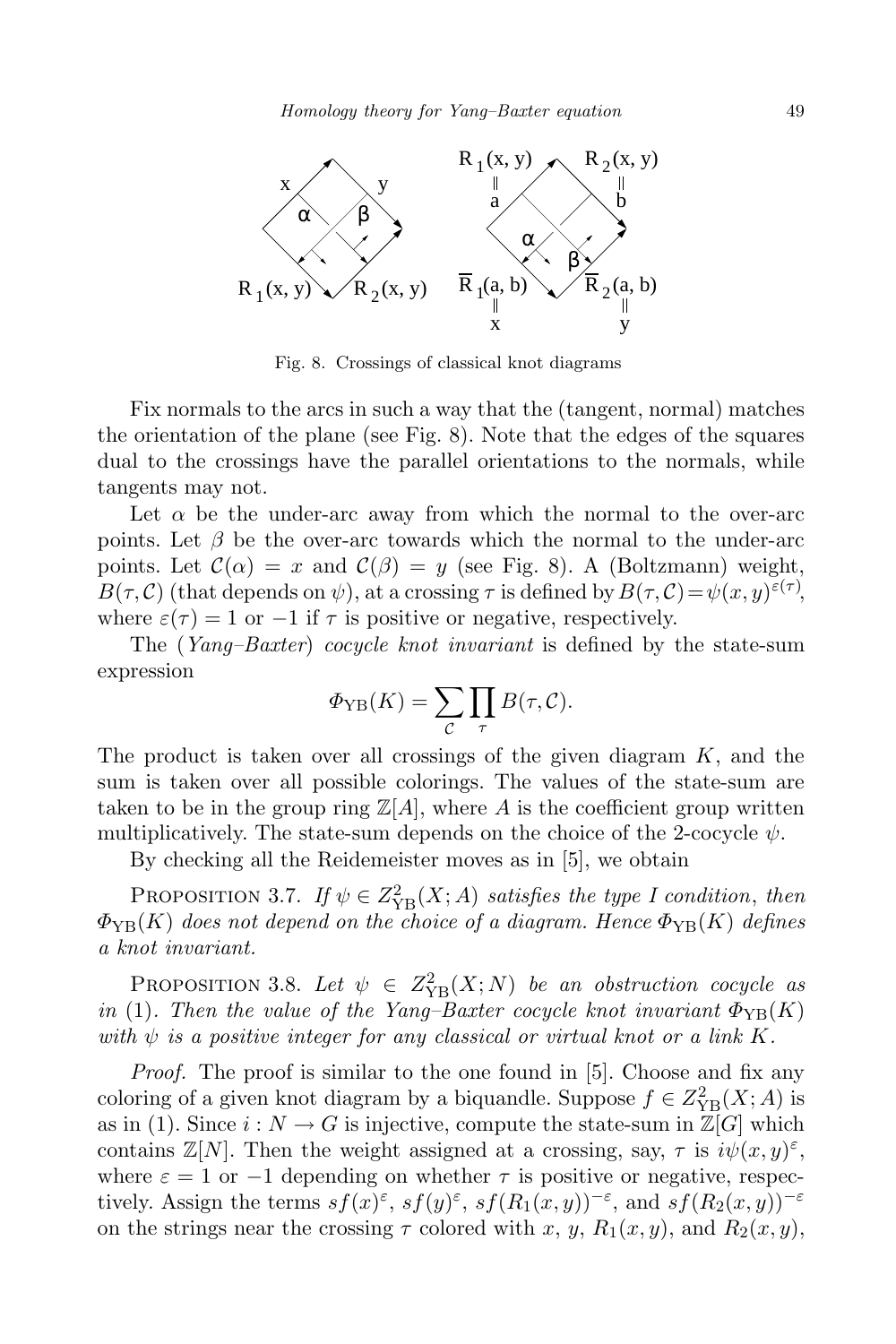respectively. Then the state-sum is computed by using these weights. However, the weights assigned to the two ends of each arc cancel, giving 1 as the contribution to the state-sum from this coloring.

**3.3.** *Computations.* In [1], it was pointed out that if a matrix  $R = \begin{bmatrix} A & B \\ C & D \end{bmatrix}$  $\begin{bmatrix} A & B \\ C & D \end{bmatrix}$ satisfies the YBE, then so does  $R = \begin{bmatrix} A & uB \\ u^{-1}C & D \end{bmatrix}$  for any invertible element *u* in the center of the ring used. In particular, consider such variants  $R = \begin{bmatrix} 1-s & us \\ u^{-1}t & 1-t \end{bmatrix}$  of those in Example 2.1. This matrix defines a biquandle structure of those in Example 2.1. This matrix defines a biquandle structure on  $\mathbb{Z}_q$  for a positive integer *q* if  $(1-s)(1-t) \equiv 0 \pmod{q}$  and *s,t, u* are all invertible. In this section we present some calculations for this type of biquandles.

Example 3.9. We computed the number of colorings of Kishino-type knots (see, for example, [1, 13, 28] for  $q = 15$ ,  $s = 4$ ,  $t = 11$ , and  $u =$ 2, 4, 7, 8, 11, 13, 14. Kishino's knot is a connected sum of diagrams of the unknot, and we took three variants usually considered  $(K_1$  through  $K_3$ ) and further variants  $(K_4$  through  $K_6$ , represented by the closed braid form of the following braid words. We use the usual notation  $\sigma_i$  for a standard braid generator between *i*th and  $(i + 1)$ st strings, and the notation  $v_i$  for virtual crossing between them. The results are summarized in the table below. We included these examples for noting that the numbers of colorings alone distinguish some of these from others, as well as from the unknot.

$$
K_1 = \sigma_1 v_1 \sigma_1^{-1} \sigma_2 \sigma_1 v_1 \sigma_1^{-1} \sigma_2^{-1},
$$
  
\n
$$
K_2 = \sigma_1 v_1 \sigma_1^{-1} \sigma_2 \sigma_1^{-1} v_1 \sigma_1 \sigma_2^{-1},
$$
  
\n
$$
K_3 = \sigma_1^{-1} v_1 \sigma_1 \sigma_2 \sigma_1^{-1} v_1 \sigma_1 \sigma_2^{-1},
$$
  
\n
$$
K_4 = \sigma_1 \sigma_1 v_1 \sigma_1^{-1} \sigma_1^{-1} \sigma_2 \sigma_1 \sigma_1 v_1 \sigma_1^{-1} \sigma_1^{-1} \sigma_2^{-1},
$$
  
\n
$$
K_5 = \sigma_1 \sigma_1 v_1 \sigma_1^{-1} \sigma_1^{-1} \sigma_2 \sigma_1^{-1} \sigma_1^{-1} v_1 \sigma_1 \sigma_1 \sigma_2^{-1},
$$
  
\n
$$
K_6 = \sigma_1^{-1} \sigma_1^{-1} v_1 \sigma_1 \sigma_1 \sigma_2 \sigma_1^{-1} \sigma_1^{-1} v_1 \sigma_1 \sigma_1 \sigma_2^{-1},
$$

**Table 1.** A table of numbers of colorings of Kishino-type knots

|                |    |    |       | u $K_1$ $K_2$ $K_3$ $K_4$ $K_5$ $K_6$ |    |        |
|----------------|----|----|-------|---------------------------------------|----|--------|
| $\overline{2}$ |    |    |       | 225 15 75 15                          | 15 | 45     |
| 4              | 15 |    | 15 45 | 45                                    | 15 | 75     |
| 7              | 75 |    |       | 15 225 45                             | 15 | 15     |
| 8              | 45 |    |       | 15 15 75                              |    | 15 225 |
| 11             | 45 |    | 15 15 | - 75                                  | 15 | 45     |
| 13             | 15 | 15 | 45    | 225                                   | 15 | 75     |
| 14             |    |    |       | 45 15 15 15                           |    | 15 225 |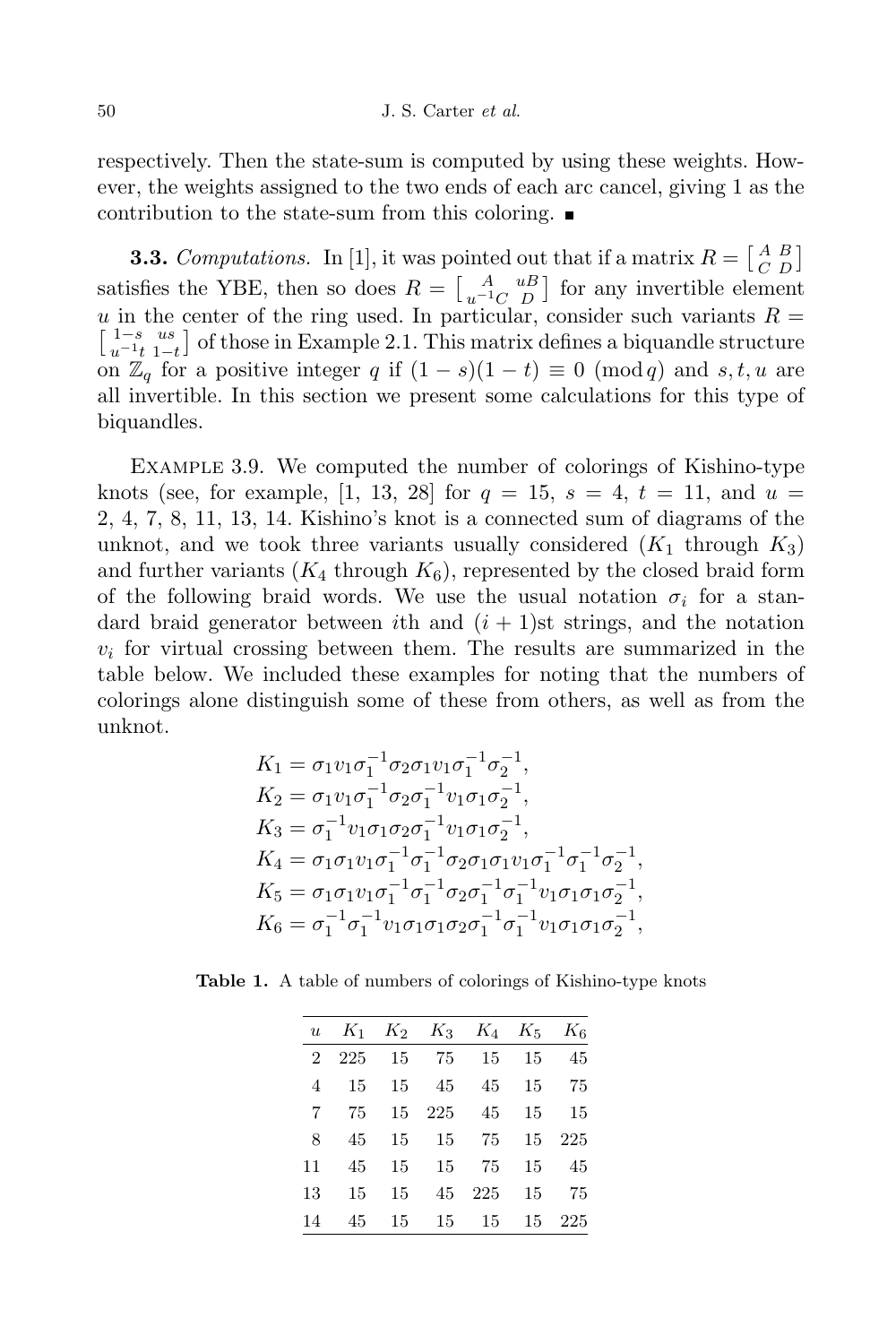EXAMPLE 3.10. Let *X* be the biquandle determined by the matrix  $R = \begin{bmatrix} 0 & 2 \\ 1 & 2 \end{bmatrix}$  in  $\mathbb{Z}_3$  as in the preceding example, where  $q = 3$ ,  $s = 1$ ,  $t = 2$ , and  $\begin{bmatrix} 0 & 2 \\ 1 & 2 \end{bmatrix}$  in  $\mathbb{Z}_3$  as in the preceding example, where  $q = 3$ ,  $s = 1$ ,  $t = 2$ , and  $u = 2$ . Then we obtain a non-trivial 2-cocycle  $f \in Z_{\text{YB}}^2(X; \mathbb{Z}_3)$  with the following values:

$$
f(1,0) = q_1
$$
,  $f(2,2) = q_2$ ,  $f(1,1) = q_3$ ,  $f(2,0) = -q_1$ ,  
\n $f(0,2) = q_1 - q_3$ ,  $f(0,1) = -q_1 - q_2$ ,

where  $q_i$ ,  $i = 1, 2, 3$ , are arbitrary choices of numbers modulo 3. The values for unspecified evaluations are zeros. This cocycle was obtained by *Maple* and confirmed independently by *Mathematica*. This small biquandle of three elements already takes non-trivial values for the cocycle invariant on virtual knots. We obtain, for example, the following by direct calculations:

$$
\Phi_{\text{YB}}(\text{cl}(\sigma_1^n v_1)) = \begin{cases} 3 & \text{if } n \equiv 0 \pmod{3}, \\ 1 + \xi^{q_1} + \xi^{-q_1} & \text{if } n \equiv 1, 2 \pmod{3}. \end{cases}
$$

Here,  $\xi$  denotes a multiplicative generator of the coefficient group  $\mathbb{Z}_3$ .

EXAMPLE 3.11. Let *X* be the biquandle determined by the matrix  $R = \begin{bmatrix} 0 & -1 \\ 1 & 2 \end{bmatrix}$  in  $\mathbb{Z}_4$  as before, where  $q = 4$ ,  $s = 1$ ,  $t = -1$ , and  $u = -1$ . Then we obtain a non-trivial 2-cocycle  $f \in Z_{\text{YB}}^2(X; \mathbb{Z}_4)$  with the following values:

$$
f(0,1) = f(1,1) = f(1,2) = f(3,3) = 1, \quad f(0,2) = 2,
$$
  

$$
f(1,0) = f(2,1) = f(3,0) = f(3,2) = 3.
$$

The values for unspecified evaluations are zeros. This cocycle was again obtained by *Maple* and confirmed independently by *Mathematica*.

Let  $\xi$  denote a generator of the coefficient group  $\mathbb{Z}_4$ . For the torus links (the closure  $cl(\sigma_1^n)$  of 2-braids,  $n \in \mathbb{Z}$ ), we obtain the following formula:

$$
\Phi_{\rm YB}(\text{cl}(\sigma_1^n)) = \begin{cases} 4 & \text{if } n \equiv 1 \pmod{2}, \\ 4 + 4\xi^2 & \text{if } n \equiv 2 \pmod{4}, \\ 8 + 8\xi^3 & \text{if } n \equiv 4 \pmod{16}, \\ 8 + 8\xi^2 & \text{if } n \equiv 8 \pmod{16}, \\ 8 + 8\xi & \text{if } n \equiv 12 \pmod{16}, \\ 16 & \text{if } n \equiv 0 \pmod{16}. \end{cases}
$$

*Proof.* Since  $R^4$  is the identity matrix, and the coefficient group is  $\mathbb{Z}_4$ , it is clear that the cocycle invariant has period 16:  $\Phi_{YB}(cl(\sigma_1^{n+16})) = \Phi_{YB}(cl(\sigma_1^n))$ for any  $n \in \mathbb{Z}$ . When  $n \equiv 1 \pmod{2}$ , the closed braid  $cl(\sigma_1^n)$  is colored if and only if the colors at the top strings are of the form  $(a, -a)$ ,  $a \in X$ . This can be seen from the matrix  $R<sup>n</sup>$ . For each such coloring the contribution at each crossing is zero, so that  $\Phi_{\text{YB}}(\text{cl}(\sigma^n_1)) = 4$ . Now if  $n \equiv 2 \pmod{4}$  then the closed braid is colored if and only if the colors at the top arcs are of the form  $(a, -a)$  or  $(a, 2 - a)$ ,  $a \in X$ . Any coloring of the form  $(a, 2 - a)$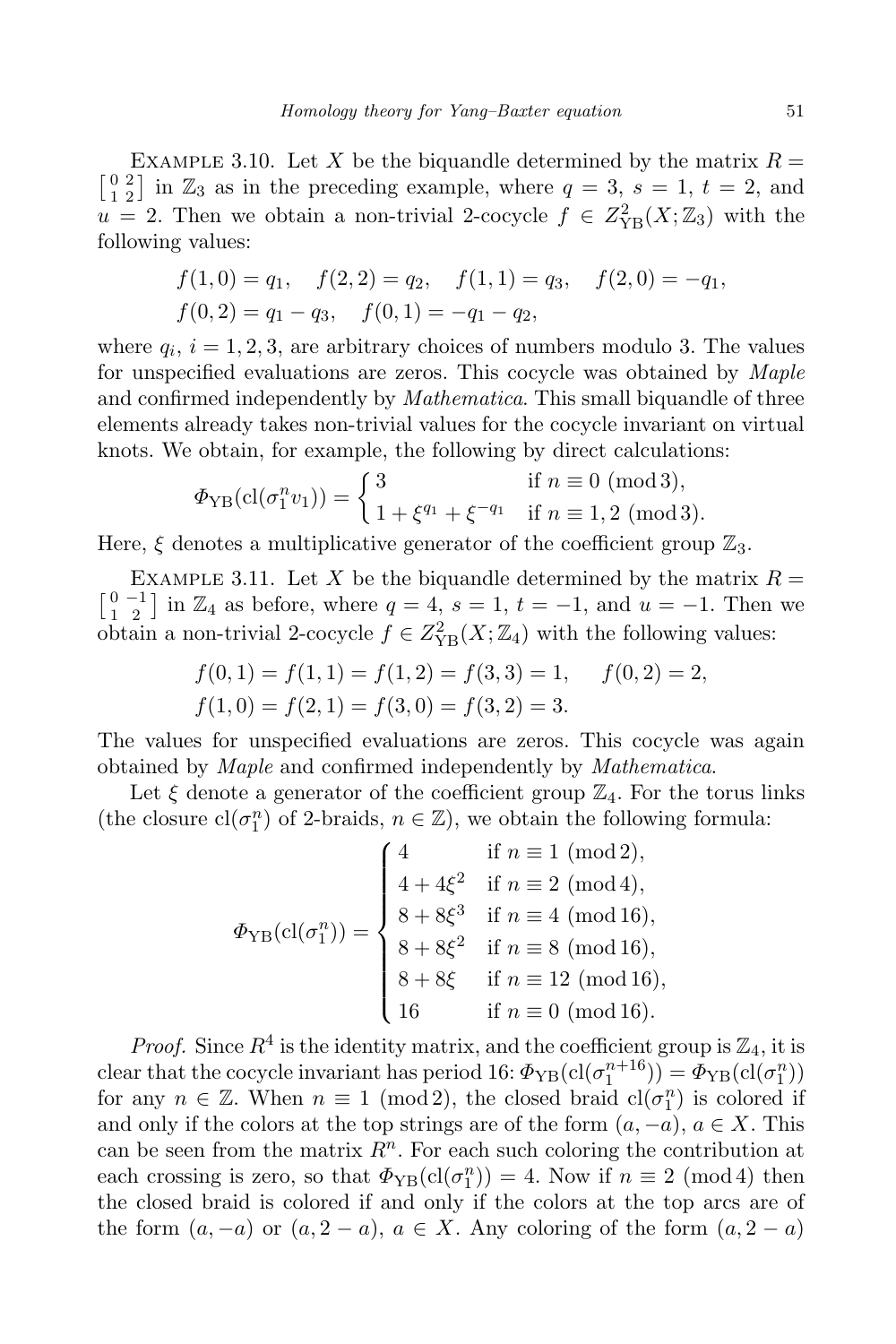gives a total contribution of two. This implies that  $\Phi_{\text{YB}}(\text{cl}(\sigma_{1}^{n})) = 4 + 4\xi^{2}$ . There are 16 possible colorings if  $n \equiv 4 \pmod{16}$ , for all pairs  $(a, b)$  of top arcs. For the colors of the form (*a, −a*), the contribution is zero. For  $(a, 2 - a)$ , the contribution is doubled compared to the case  $n \equiv 2 \pmod{4}$ . so that the contribution is also zero. The remaining colors contribute 3, so that  $\Phi_{\text{YB}}(\text{cl}(\sigma_1^n)) = 8 + 8\xi^3$ . The contributions of these remaining colors get doubled, tripled, and quadrupled, respectively, for the cases  $n \equiv 8, 12,$  and 0 mod 16.  $\blacksquare$ 

In particular,  $\Phi_{\text{YB}}(\text{cl}(\sigma_1^4)) = 8 + 8\xi^3$  and  $\Phi_{\text{YB}}(\text{cl}(\sigma_1^{-4})) = 8 + 8\xi$  so that the invariant detects the chirality.

The invariant can take other values for some virtual knots, such as:

$$
\Phi_{\text{YB}}(\text{cl}(\sigma_1 v_1)^n) = \begin{cases}\n3 + \xi + \xi^2 + 3\xi^3 & \text{if } n \equiv 1 \pmod{4}, \\
6 + 6\xi^2 + 2\xi + 2\xi^3 & \text{if } n \equiv 2 \pmod{4}, \\
3 + 3\xi + \xi^2 + \xi^3 & \text{if } n \equiv 3 \pmod{4}, \\
12 + 4\xi^2 & \text{if } n \equiv 4 \pmod{8}, \\
16 & \text{if } n \equiv 0 \pmod{8}.\n\end{cases}
$$

The invariant can be non-trivial for links with zero linking number. The Borromean rings, a three-component link with pairwise linking number zero and represented as the closed braid of  $(\sigma_1^{-1}\sigma_2)^3$ , has the value  $16 + 48\xi^2$ .

These calculations suggest that these invariants are quite non-trivial and deserve further study.

#### **References**

- [1] A. Bartholomew and R. Fenn, *Quaternionic invariants of virtual knots and links*, preprint found at http://www.maths.sussex.ac.uk///Staff/RAF/Maths/.
- [2] E. Brieskorn, *Automorphic sets and singularities*, in: Contemp. Math. 78, Amer. Math. Soc., 1988, 45–115.
- $[3]$  S. Budden and R. Fenn, *The equation*  $[B, (A-1)(A, B)] = 0$  *and virtual knots and links*, this volume, 19–29.
- [4] J. S. Carter, M. Elhamdadi, M. A. Nikiforou and M. Saito, *Extensions of quandles and cocycle knot invariants*, J. Knot Theory Ramifications 12 (2003), 725–738.
- [5] J. S. Carter, D. Jelsovsky, S. Kamada, L. Langford and M. Saito, *Quandle cohomology and state-sum invariants of knotted curves and surfaces*, Trans. Amer. Math. Soc. 355 (2003), 3947–3989.
- [6] J. S. Carter, D. Jelsovsky, S. Kamada and M. Saito, *Computations of quandle cocycle invariants of knotted curves and surfaces*, Adv. Math. 157 (2001), 36–94.
- [7] —, —, —, —, *Quandle homology groups, their Betti numbers, and virtual knots*, J. Pure Appl. Algebra 157 (2001), 135–155.
- [8] J. S. Carter, S. Kamada and M. Saito, *Geometric interpretations of quandle homology*, J. Knot Theory Ramifications 10 (2001), 345–386.
- [9] J. S. Carter and M. Saito, *Knotted Surfaces and Their Diagrams*, Amer. Math. Soc., 1998.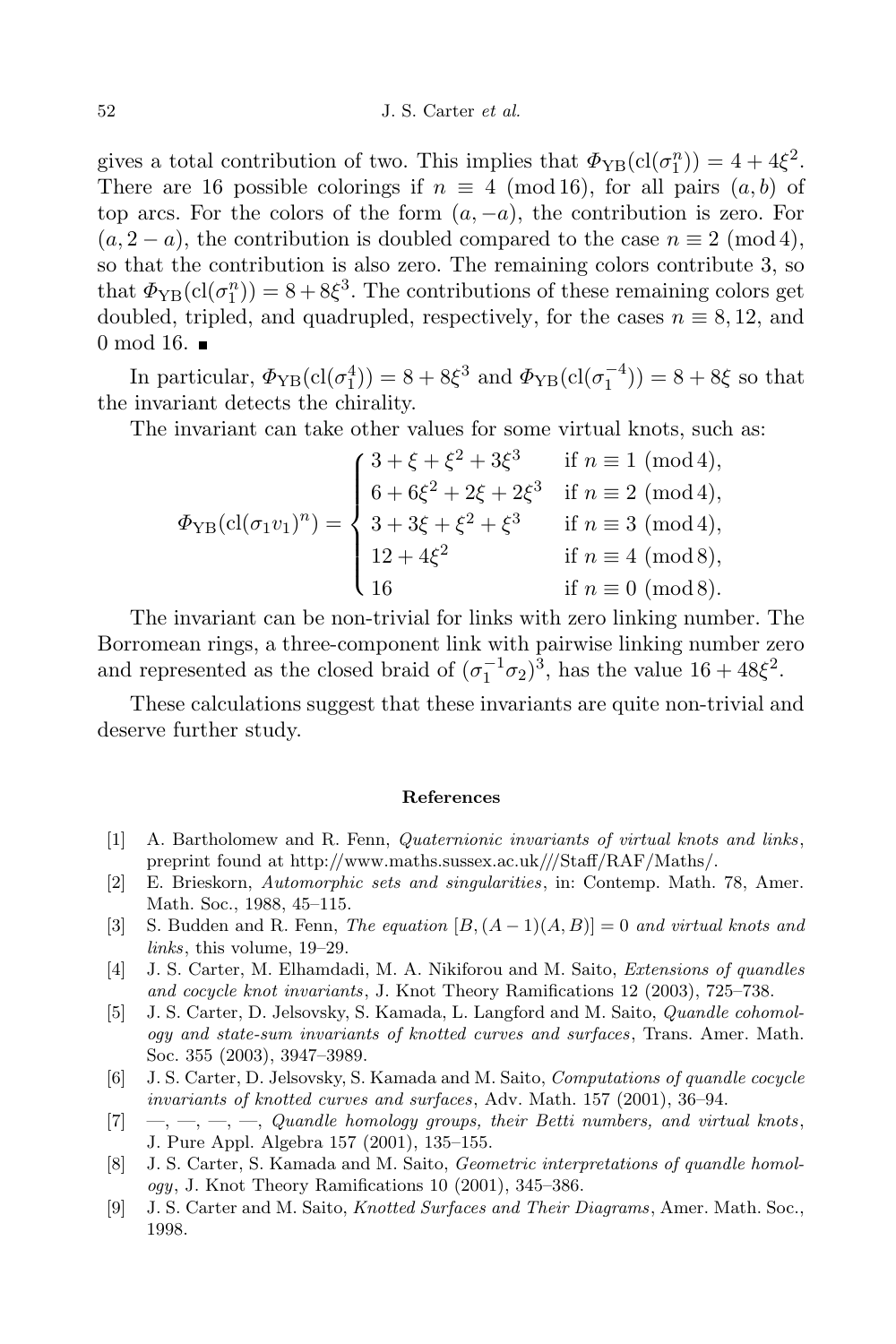- [10] J. S. Carter and M. Saito, *Diagrammatic invariants of knotted curves and surfaces*, unpublished note written in 1992 with limited circulation, on which this paper is based.
- [11] P. Etingof, T. Schedler and A. Soloviev, *Set-theoretical solutions of the quantum Yang–Baxter equation*, Duke Math. J. 100 (1999), 169–209.
- [12] P. Etingof, A. Soloviev and R. Guralnick, *Indecomposable set-theoretical solutions to the quantum Yang–Baxter equation on a set with a prime number of elements*, J. Algebra 242 (2001), 709–719.
- [13] R. Fenn, M. Jordan-Santana and L. H. Kauffman, *Biquandles and virtual links*, Topology Appl. 145 (2004), 157–175.
- [14] R. Fenn and C. Rourke, *Racks and links in codimension two*, J. Knot Theory Ramifications 1 (1992), 343–406.
- [15] R. Fenn, C. Rourke and B. Sanderson, *An introduction to species and the rack space*, in: Topics in Knot Theory (Erzurum, 1992), NATO Adv. Sci. Inst. Ser. C Math. Phys. Sci. 399, Kluwer, Dordrecht, 1993, 33–55.
- [16] —, —, —, *Trunks and classifying spaces*, Appl. Categ. Structures 3 (1995), 321–356.
- [17] —, —, —, *James bundles*, Proc. London Math. Soc. (3) 89 (2004), 217–240.
- [18] R. H. Fox, *A quick trip through knot theory*, in: Topology of 3-Manifolds, M. K. Fort Jr. (ed.), Prentice-Hall, 1962, 120–167.
- [19] M. Goussarov, M. Polyak and O. Viro, *Finite-type invariants of classical and virtual knots*, Topology 39 (2000), 1045–1068.
- [20] V. F. R. Jones, *Hecke algebra representations of braid groups and link polynomials*, Ann. of Math. 126 (1989), 335–388.
- [21] D. Joyce, *A classifying invariant of knots, the knot quandle*, J. Pure Appl. Algebra 23 (1982), 37–65.
- [22] N. Kamada and S. Kamada, *Abstract link diagrams and virtual knots*, J. Knot Theory Ramifications 9 (2000), 93–106.
- [23] L. H. Kauffman, *Knots and Physics*, Ser. Knots Everything 1, World Sci., 1991.
- [24] —, *Virtual knots*, talks at MSRI Meeting in January 1997 and AMS Meeting at University of Maryland, College Park in March 1997.
- [25] —, *Virtual knot theory*, European J. Combin. 20 (1999), 663–690.
- [26] L. H. Kauffman and D. E. Radford, *Bi-oriented quantum algebras, and a generalized Alexander polynomial for virtual links*, in: Diagrammatic Morphisms and Applications (San Francisco, CA, 2000), Contemp. Math., 318, Amer. Math. Soc., Providence, RI, 2003, 113–140.
- [27] S.-G. Kim, *Virtual knot groups and their peripheral structure*, J. Knot Theory Ramifications 9 (2000), 797–812.
- [28] T. Kishino and S. Satoh, *A note on non-classical virtual knots*, ibid. 13 (2004), 845–856.
- [29] J.-H. Lu, M. Yan and Y.-C. Zhu, *On the set-theoretical Yang–Baxter equation*, Duke Math. J. 104 (2000), 1–18.
- [30] S. Matveev, *Distributive groupoids in knot theory*, Mat. Sb. (N.S.) 119 (1982), 78–88, 160 (in Russian).
- [31] C. Rourke and B. Sanderson, *There are two* 2*-twist-spun trefoils*, preprint at http://xxx.lanl.gov/abs/math.GT/0006062.
- [32] S. Satoh and A. Shima, *The* 2*-twist spun trefoil has the triple point number four*, Trans. Amer. Math. Soc. 356 (2004), 1007–1024.
- [33] J. Sawollek, *On Alexander–Conway polynomials for virtual knots and links*, preprint, arXiv:math.GT/9912173.